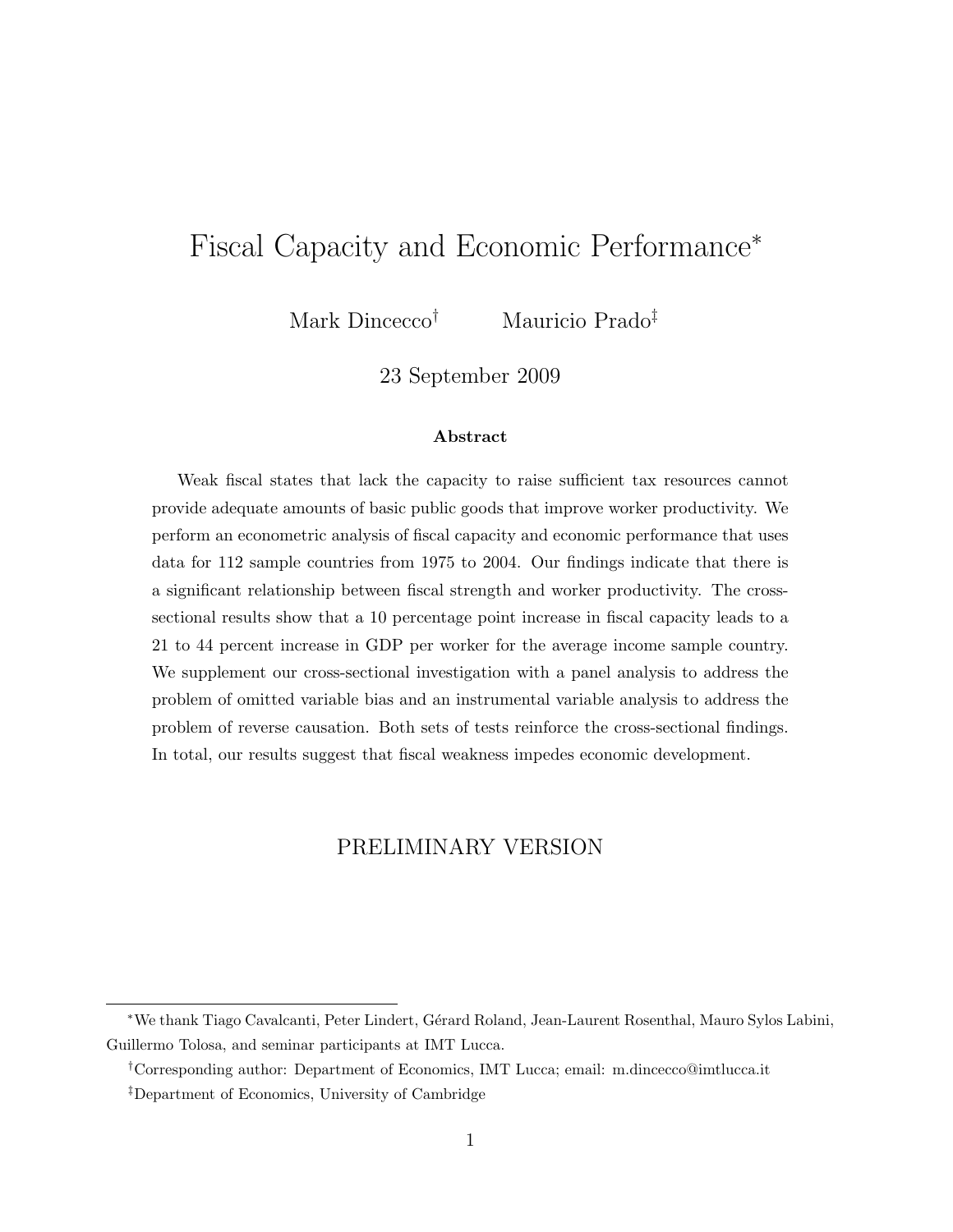#### 1 Introduction

The level of direct taxation (i.e., income, social security, payroll, and property taxes) is a key indicator of the fiscal capacity of the state. If fiscal capacity is small, then the state is unable to raise enough in resources. In turn, it cannot provide sufficient amounts of basic, "common-interest" public goods (e.g., police force, legal system, transportation infrastructure) that improve worker productivity.

One distinguishing characteristic of weak fiscal states is the political conflict between state actors and non-state elites. The case of Guatemala, where conservative oligarchs oppose structural tax reforms, illustrates. From 2001 to 2003, the Guatemalan Supreme Court received more than 50 appeals from powerful interest groups to eliminate, clarify, or reduce taxes. As the courts overturned key taxes, the tax-to-GDP ratio fell further from the 12 percent target established under the 1996 Peace Accords [\(IMF](#page-22-0) [Staff Report,](#page-22-0) [2005\)](#page-22-0). State revenues, which rely heavily on indirect taxes, continue to sum to less than 10 percent of GDP (by contrast, tax-to-GDP ratios in rich countries are typically 25 to 30 percent; see figure [3](#page-33-0) ahead). This political equilibrium, where elites successfully resist fiscal predominance by the state, contributes to the lack of basic government services. For instance, since police, prosecutors, and court officials are underfunded, the Guatemalan judicial system functions poorly: Guatemala has long had one of the world's highest murder rates [\(The Economist,](#page-21-0) [2006\)](#page-21-0).

Weak fiscal states are not particular to Latin America, however. There is a close relationship between small fiscal capacity and lack of economic development in Africa.<sup>1</sup> Traditional economic groups such as bosses, chiefs, clan leaders, landlords, and rich peasants oppose fiscal control by central governments. In turn, states underinvest in basic public goods such as legal systems and transportation infrastructure. In contrast, the successful development experiences of East Asian nations such as South Korea and Taiwan took place under strong fiscal states (see [Wade,](#page-23-0) [1990\)](#page-23-0).

If fiscal capacity does in fact influence performance, then we will be able to gauge its effect through measures of taxation and development. Figure [1](#page-31-0) illustrates a strong positive relationship between fiscal strength and worker productivity. It plots the share of revenues from direct taxes, our benchmark measure of fiscal capacity, against GDP per worker for 112 sample countries (both variables are averaged over the period 1975 to 2004; Section [3](#page-5-0) describes the data). The share of direct taxation in total taxation is

<sup>&</sup>lt;sup>1</sup>See [Migdal](#page-22-1) [\(1988\)](#page-22-1), [Herbst](#page-21-1) [\(2000\)](#page-21-1), [Bates](#page-20-0) [\(2001\)](#page-20-0), [Acemoglu](#page-20-2) *et al.* [\(2004\)](#page-20-1), and Acemoglu [\(2005\)](#page-20-2).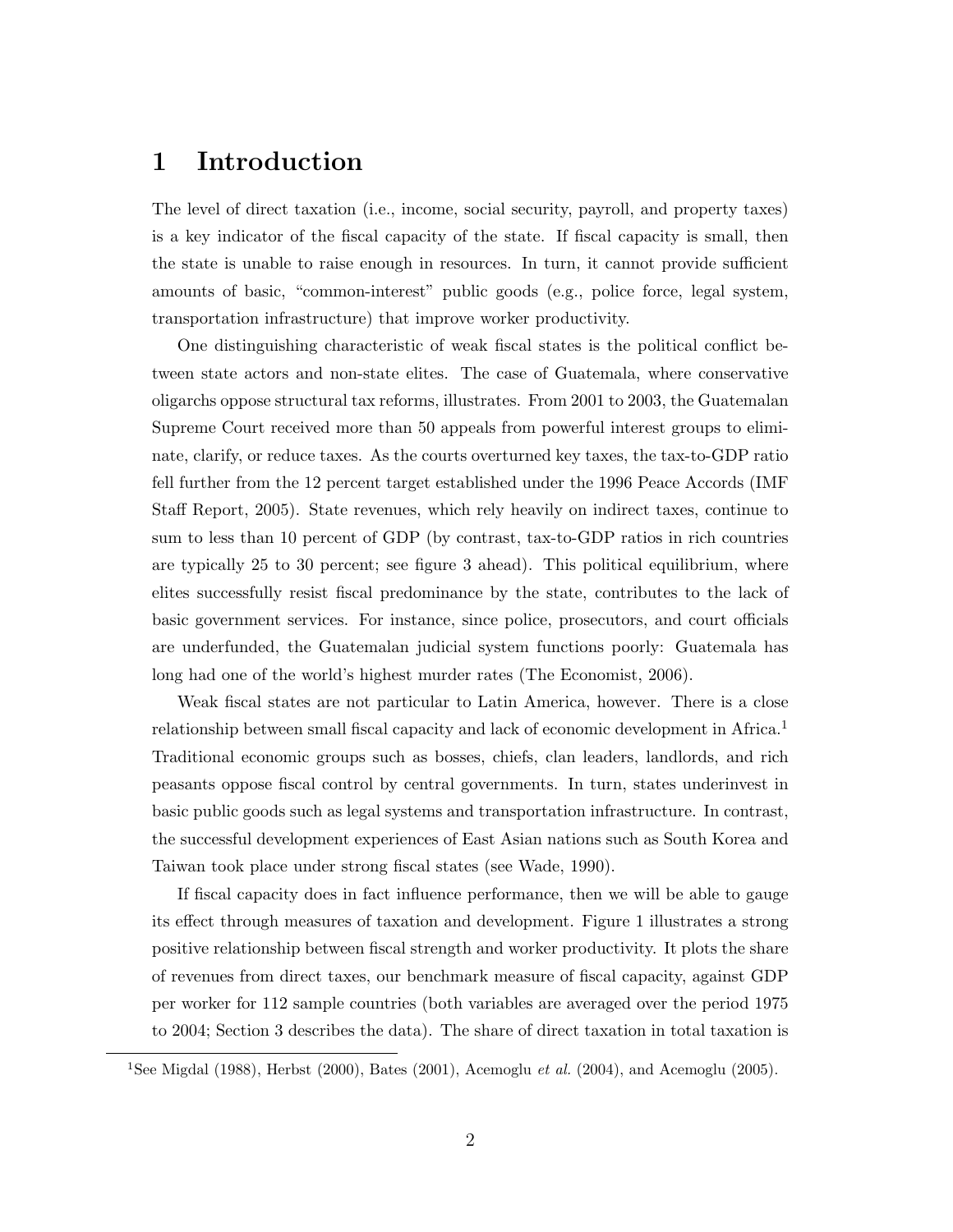roughly 35 to 50 percentage points higher in advanced economies.<sup>[2](#page-32-0)</sup> Figure 2 displays the share of direct taxes as five-year averages from 1975 to 2004 for two sets of sample countries: the G7 and the seven poorest.<sup>3</sup> The share of direct taxation is persistently larger for the G7 countries (roughly 75 to 90 percent) than for the poorest (roughly 25 to 40 percent). Finally, figure [3](#page-33-0) displays total tax revenues to GDP from 1975 to 1999 for the same two sets of sample countries.<sup>4</sup> As for direct tax shares, total tax revenues are persistently larger for the G7 countries (roughly 25 to 30 percent) than for the poorest (roughly 10 to 15 percent). In combination with figure [2,](#page-32-0) this evidence confirms the strong links between direct taxation and fiscal capacity: if direct taxes are low, then so are total taxes. Overall, figures [1](#page-31-0) to [3](#page-33-0) suggest that central governments in rich countries have large fiscal capacities and play important economic roles.

To further explore such patterns, this paper performs an econometric analysis of fiscal capacity and economic performance. All tests make use of economic and political data for 112 sample countries from 1975 to 2004. The econometric analysis has three parts. The first exploits the cross-sectional variation in the data. We find that greater fiscal strength significantly improves worker productivity: a 10 percentage point increase in fiscal capacity leads to a 21 to 44 percent increase in GDP per worker for the average income sample country.

The cross-sectional analysis controls for a variety of factors beyond fiscal capacity that may also influence worker productivity. However, fiscal capacity may still be correlated with unobserved characteristics particular to certain countries or years. To account for the possibility of omitted variable bias, the second part performs a panel analysis, which allows us to remove the country and yearly means from all observations via fixed effects. The results of this analysis reinforce the cross-sectional ones.

In addition to omitted variables, there is also the possibility of feedback effects from output per worker to fiscal capacity. To control for reverse causation, the third part employs instrumental variables. In particular, we exploit links between historical conflicts and current fiscal capacity. We argue that past external wars encouraged fiscal innovation, and that past internal conflicts destroyed fiscal infrastructure. The results of the IV analysis also indicate that greater fiscal capacity significantly improves

<sup>&</sup>lt;sup>2</sup>Excluding the outlier country Myanmar (MYA) does not alter this correlation. Moreover, the use of data for GDP per capita rather than per worker also reveals a strong increasing relationship.

<sup>&</sup>lt;sup>3</sup>The G7 countries are Canada, France, Germany, Italy, Japan, United Kingdom, and the United States. The seven poorest sample countries are Bhutan, Burkina Faso, Burundi, Chad, the Democratic Republic of the Congo, Myanmar, and Tanzania.

<sup>4</sup>Data for total tax revenues are not available for most of these countries from 2000 onwards.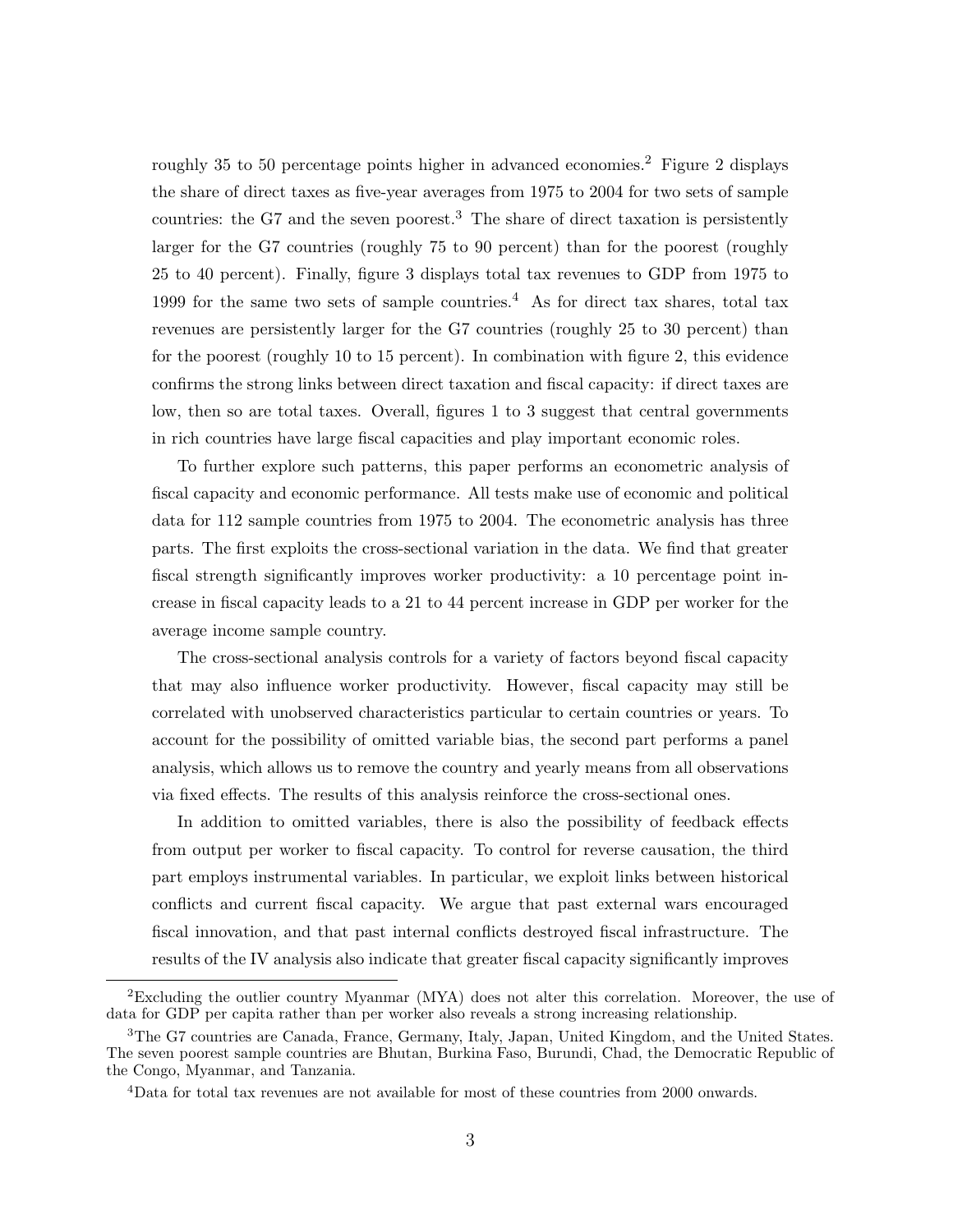worker productivity.

The rest of the paper proceeds as follows. Section [2](#page-3-0) describes the theoretical rationale and related literature. Section [3](#page-5-0) sets up and performs the cross-sectional analysis. Section [4](#page-9-0) does the same for the panel and IV tests. Section [5](#page-14-0) concludes.

#### <span id="page-3-0"></span>2 Capacity and Performance

 $\Box$  Theory: We summarize our analysis of the relationship between fiscal capacity and economic performance as follows:

> Output per Worker ↑ Basic Public Goods ↑ Fiscal Capacity ↑ Political Conflict.

We start with political conflict between state actors and non-state elites. If the state achieves tax predominance over non-state elites, then fiscal capacity - as characterized by the share of direct taxes - rises. In turn, the state is able to provide sufficient amounts of basic, "common-interest" public goods: a competent police force, an effective legal system, proper transportation infrastructure. Adequate provision of public services improves worker performance and promotes economic development.<sup>5</sup> However, if the state cannot achieve tax predominance over non-state elites, then fiscal capacity remains small, and the state underprovides basic public goods. Insufficient security, courts, and/or transportation networks impede worker productivity. Thus, economic development levels remain low.

Since adequate data on police, legal systems, and physical infrastructure were unavailable, the econometric analysis tests the relationship between fiscal capacity and worker productivity directly.<sup>6</sup> We are aware that our characterization may omit other politico-economic factors that influence economic performance, such as fiscal federal-

<sup>&</sup>lt;sup>5</sup>There is a close relationship between output per worker and national wealth; see [Hall and Jones](#page-21-2) [\(1999\)](#page-21-2).

 ${}^{6}$ The best data that we found on the number of police, prosecutors, and judges were from the [Eighth](#page-23-1) [United Nations Survey of Crime Trends and Operations of Criminal Justice Systems](#page-23-1) [\(2005\)](#page-23-1) for the years 2001 to 2002. However, the amount of sample countries was nearly always less than 30.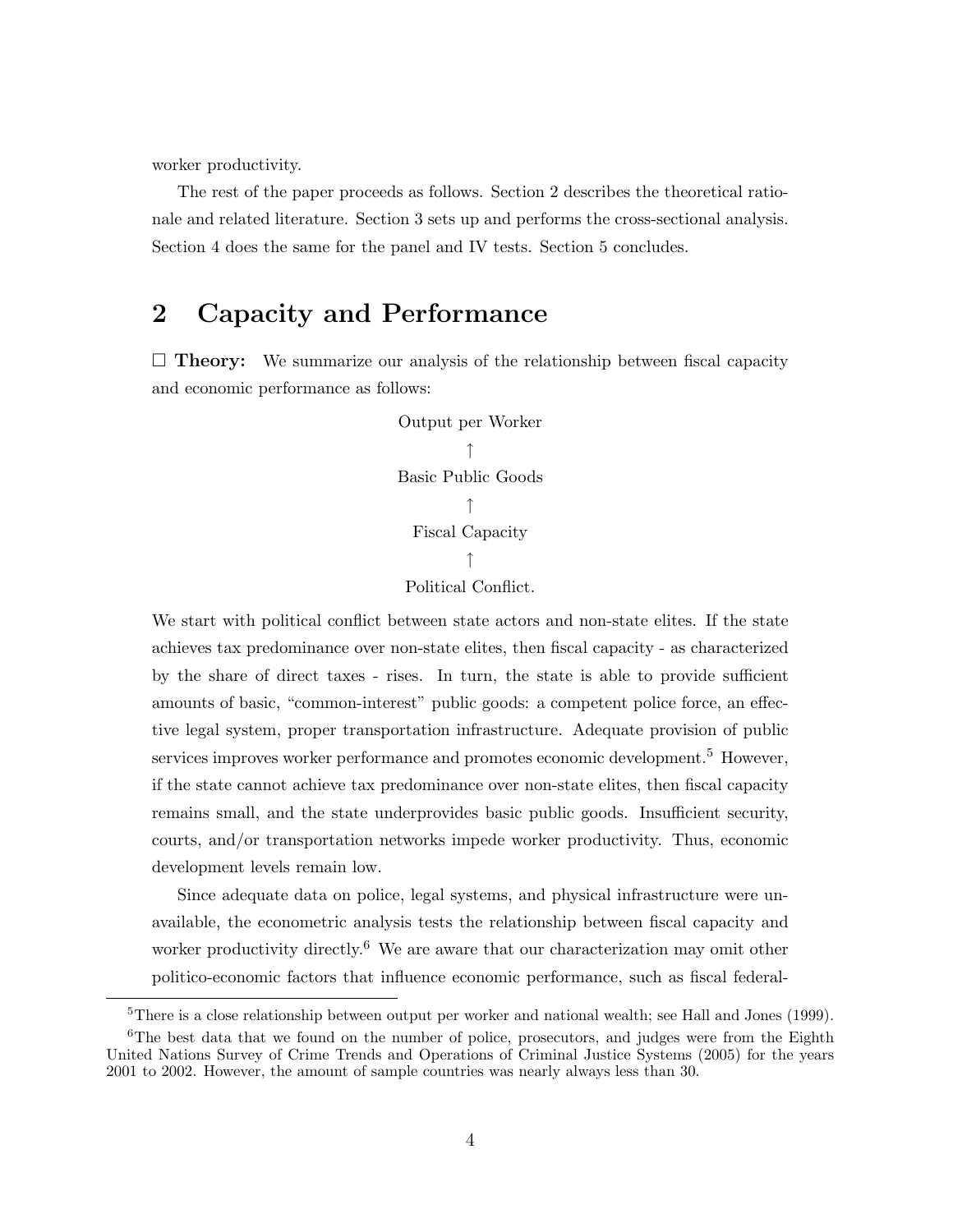ism, preferences for government size, ethnic and linguistic fractionalization, tax evasion, administrative inefficiency, and economic informality. There may also be feedback effects. For instance, poor countries may lack the resources to build effective fiscal capacities. Sections [3](#page-5-0) and [4](#page-9-0) of the econometric analysis address both types of problems.

 $\Box$  Literature: Our paper is related to several literatures. The first is the body of work that emphasizes government expropriation.<sup>7</sup> This view suggests that institutionalized fiscal constraints such as parliamentary control over state budgets protect property rights and encourage investment by limiting the ability of executives to overtax. In essence, we focus on the flip side of the coin: governments that lack the fiscal capacity to tax enough cannot provide basic public goods which improve productivity.

The paper is also related to the historical literature on state formation and longrun economic growth.<sup>8</sup> While standard economic theory assumes that governments are "born" with sufficient tax authority, economic historians study the evolution of fiscal capacity over time. Warfare, which encouraged fiscal innovations by states in order to raise greater revenues, plays a central role in such accounts. Our work uses the insights of economic history to test for the presence of similar effects in modern data.

Finally, the paper is related to recent works on "weak" states and economic develop-ment.<sup>9</sup> The closest antecedents are the set of papers by [Besley and Persson](#page-20-3) [\(2009a](#page-20-3)[,b\)](#page-21-3), which focus on the relationships between state capacities and economic growth. In the theoretical framework that Besley and Persson put forth, governments choose (under uncertainty) investment levels in state capacity over time.<sup>10</sup> Instead, our work considers cases where states lack the predominance to overcome non-state elites and make capacity investments, even if they may find them worthwhile. For instance, though the process of growth in fiscal capacity in Europe took centuries, it was dramatically unfinished through the 1700s. Structural improvements typically occurred from 1789 onwards. However, they required a bloody revolution in France and, in many other

<sup>7</sup>For theory, see [Brennan and Buchanan](#page-21-4) [\(1980\)](#page-21-4), [North](#page-22-2) [\(1981\)](#page-22-2), [Levi](#page-22-3) [\(1988\)](#page-22-3), and [McGuire and Olson](#page-22-4) [\(1996\)](#page-22-4). For empirics, see [De Long and Shleifer](#page-21-5) [\(1993\)](#page-21-5), [Knack and Keefer](#page-22-5) [\(1995\)](#page-22-5), and [Acemoglu](#page-20-4) et al. [\(2001,](#page-20-4)  $2002, 2005$  $2002, 2005$ ).

<sup>8</sup>This literature focuses on Western Europe. See [Brewer](#page-21-6) [\(1989\)](#page-21-6), [Tilly](#page-23-2) [\(1990\)](#page-23-2), [Hoffman and Rosenthal](#page-22-6) [\(1997a,](#page-22-6)[b\)](#page-22-7), [Epstein](#page-21-7) [\(2000\)](#page-21-7), [O'Brien](#page-22-8) [\(2005\)](#page-22-8), and [Dincecco](#page-21-8) [\(2009\)](#page-21-8).

<sup>&</sup>lt;sup>9</sup>[Acemoglu](#page-20-2) *et al.* [\(2004\)](#page-20-1) and Acemoglu [\(2005\)](#page-20-2) were among the first works in the current economics literature to identify problems of divided authority within polities and propose formal models to evaluate their effects.

<sup>&</sup>lt;sup>10</sup>Besley and Persson identify two complementary aspects of state capacity: fiscal capacity and legal capacity. For tractability, we concentrate on the former. However, future work should also address the role of legal capacity.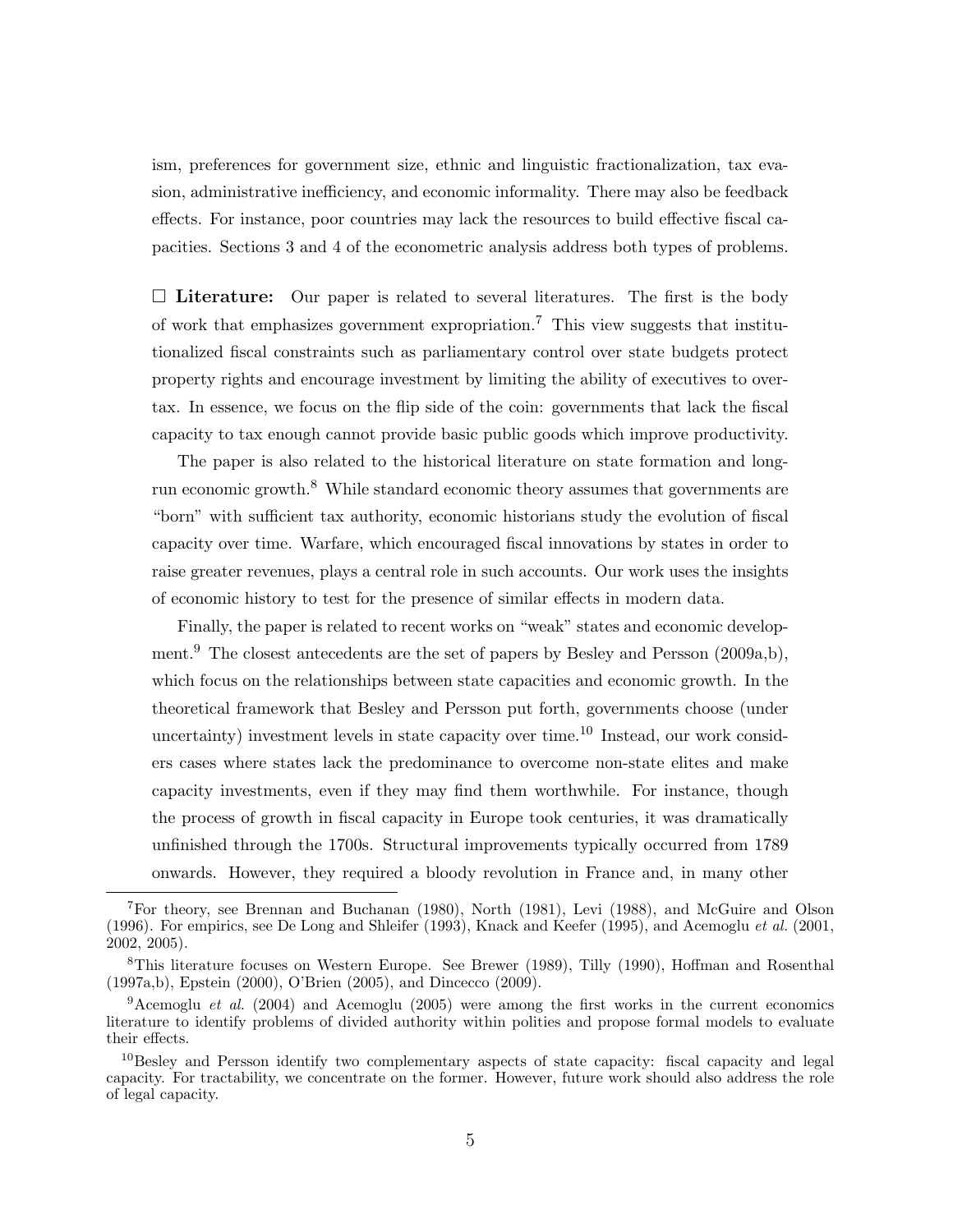places, "exogenous" imposition by way of French conquest, as traditional economic groups (e.g., nobles, clergy, and residents of certain towns or regions) resisted state control.<sup>11</sup>

The dramatic example of Old Regime governments, which remained stuck in "weak" fiscal equilibria for centuries, highlights the difficulties of overcoming even well-known institutional deficiencies. A historical case from [Rosenthal](#page-23-3) [\(1992\)](#page-23-3) illustrates further. New drainage and irrigation projects would have benefited agricultural productivity in Old Regime France. Property rights litigation, however, obstructed such plans. Reform was difficult, since the sale of judicial offices was a cheap way for the French state to raise funds. Altering the compensation of judges would have disrupted such sales. To expand the kingdom, moreover, the crown had granted judicial privileges to powerful local interest groups. Streamlining the court system and designating a supreme judicial arbitrator was thus unlikely. Finally, judges, bureaucrats, and even the king himself had incentives to support repeated legal appeals as a way to extract revenues.

For present-day economies, figure [2](#page-32-0) shows a strong persistence in fiscal capacity levels over the 30 years under consideration. The evidence for our Guatemalan example also reveals persistence in outcomes. A 1952 book by Adler, Schlesikgerer, and Olson argues that overall taxation in Guatemala was not only too low, but that the state relied too heavily on indirect taxes; the same sorts of fiscal capacity problems that Guatemala faces to this day.<sup>12</sup>

#### <span id="page-5-0"></span>3 Cross-Sectional Analysis

 $\Box$  Set-up: A lack of tax resources means that fiscally weak governments cannot provide basic public goods that improve output per worker. Hence, we should observe a significant positive relationship between greater fiscal capacity and worker productivity. To test this hypothesis, we estimate the following benchmark model:

$$
\log(Y_i/L_i) = \alpha + \beta F_i + \gamma' \mathbf{X_i} + \epsilon_i,
$$
\n(1)

<sup>&</sup>lt;sup>11</sup>See [Hoffman and Rosenthal](#page-22-6) [\(1997a\)](#page-22-6), [Epstein](#page-21-7) [\(2000\)](#page-21-7), [Acemoglu](#page-20-7) et al. [\(2008\)](#page-20-7), and [Dincecco](#page-21-8) [\(2009\)](#page-21-8).

 $12$ From p. 20: "It is only too obvious, however, that the fiscal system, on the receipts side as well as on the expenditures side, is not yet adapted to cope with the additional tasks which the government is committed to undertake. The government has been reluctant to increase the overall level of taxes because it did not wish to curtail the level of consumption of the low- and middle-income groups which bear the largest share of the tax burden. It has failed, on the other hand, to gain access to the savings of the relatively small group of the well-to-do."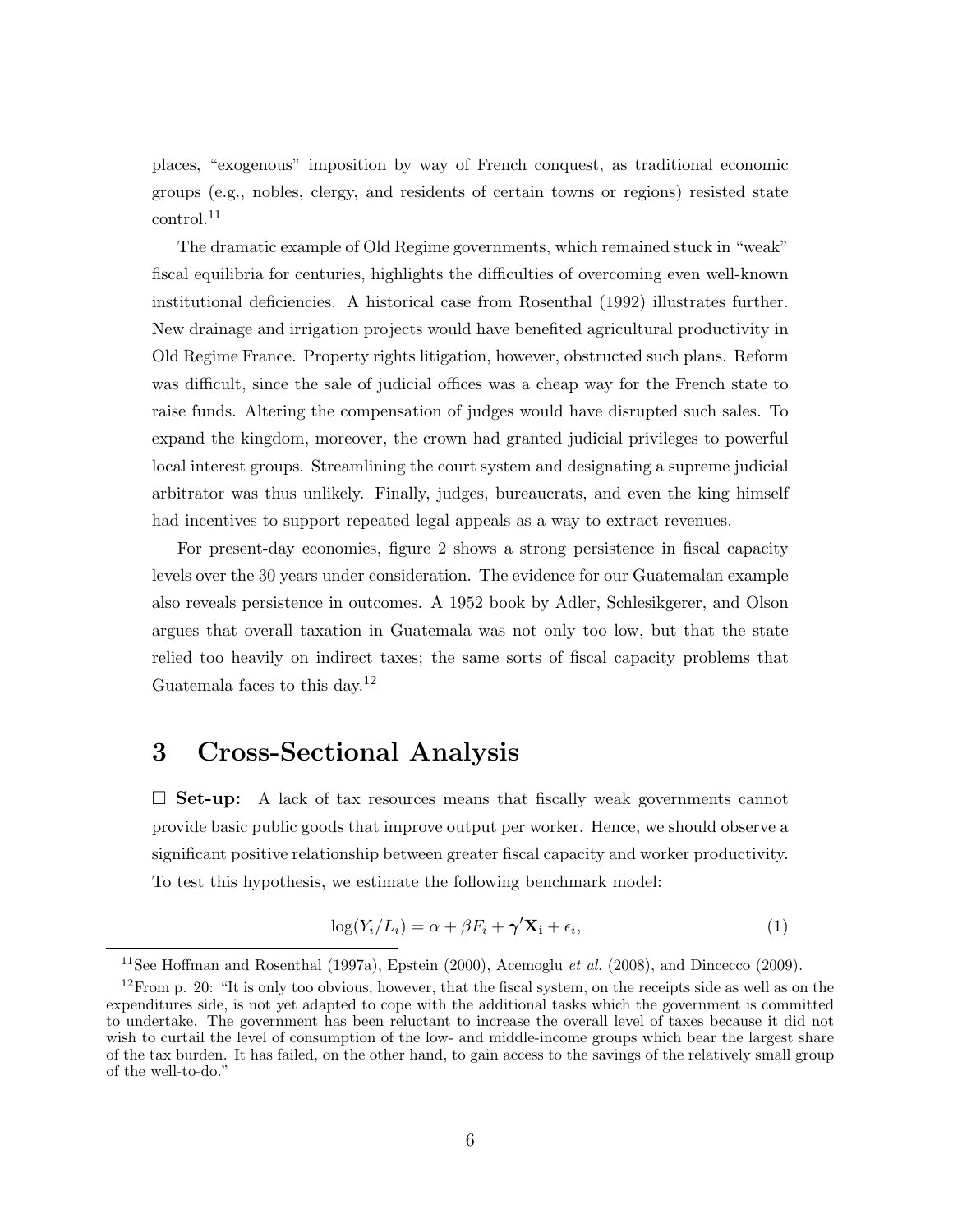where  $Y_i/L_i$  is output per worker in country i,  $F_i$  is fiscal capacity, and  $\mathbf{X_i}$  is a set of controls. We now describe these variables; the data appendix provides further details about sources and construction methods.

Our goal is to characterize cross-country differences in the relative levels of worker productivity at similar points in time. Hence, we measure productivity  $Y_i/L_i$  in terms of real GDP per worker from the [Penn World Tables of Heston](#page-21-9) et al. [\(2006\)](#page-21-9). As an alternative, we also use the measure of total factor productivity from [Hall and Jones](#page-21-2) [\(1999\)](#page-21-2).

Our measures of fiscal capacity  $F_i$  use tax data for 112 sample countries from the Government Financial Statistics (GFS) database of the IMF for the years 1975 to 2004.<sup>13</sup> The benchmark variable is the share of total tax revenues from direct taxes (i.e., income, social security, payroll, and property taxes). As an alternative measure of (high) fiscal capacity, we employ the share of total tax revenues from income taxes alone. Though the cross-sectional results are similar for a second alternative, one minus the share of total tax revenues from trade taxes, this measure is very imprecise. For instance, we do not wish to consider a state that collects the greater part of its tax revenues from indirect taxes (besides trade taxes) to have a large fiscal capacity, because this arrangement suggests that the state in question does not possess a big enough administrative bureaucracy to enforce sufficient levels of tax compliance.<sup>14</sup> The same logic holds for "catch-all" measures such as total tax revenues as a share of per capita GDP (we add a control for government size in the regressions; see ahead).

The cross-sectional analysis includes a standard set of control variables  $\mathbf{X}_i$  that follow [Hall and Jones](#page-21-2) [\(1999\)](#page-21-2) and [Persson and Tabellini](#page-23-4) [\(2003\)](#page-23-4). To account for government size, we measure central government spending inclusive of social security as a percentage of GDP from the GFS/IMF database. Though we focused on central government spending rather than general government spending (that incorporated local and regional government spending) due to data availability and comparability, we always included a dummy variable for federal political structures according to Adser $\hat{a}$ [et al.](#page-20-8) [\(2001\)](#page-20-8) and the [CIA World Factbook](#page-21-10) [\(2009\)](#page-21-10). To control for trade openness, we measure the sum of exports and imports as a percentage of GDP from the [Penn](#page-21-9)

<sup>&</sup>lt;sup>13</sup>[16 countries with populations of around 500,000 or less in 2007 were dropped from the sample. They](#page-21-9) [were the Bahamas, Barbados, Djibouti, Dominica, Iceland, Luxembourg, Macau, the Maldives, Malta, the](#page-21-9) [Netherlands Antilles, Seychelles, St. Kitts and Nevis, St. Lucia, Suriname, Tonga, and Vanuatu.](#page-21-9)

<sup>&</sup>lt;sup>14</sup>[Advanced European economies that assess value-added taxes on goods and services do not fall into](#page-21-9) [this category because they also rely heavily on income taxes that require extensive infrastructures for tax](#page-21-9) collection; see [Hines and Summers](#page-21-9) [\(2009\)](#page-22-9).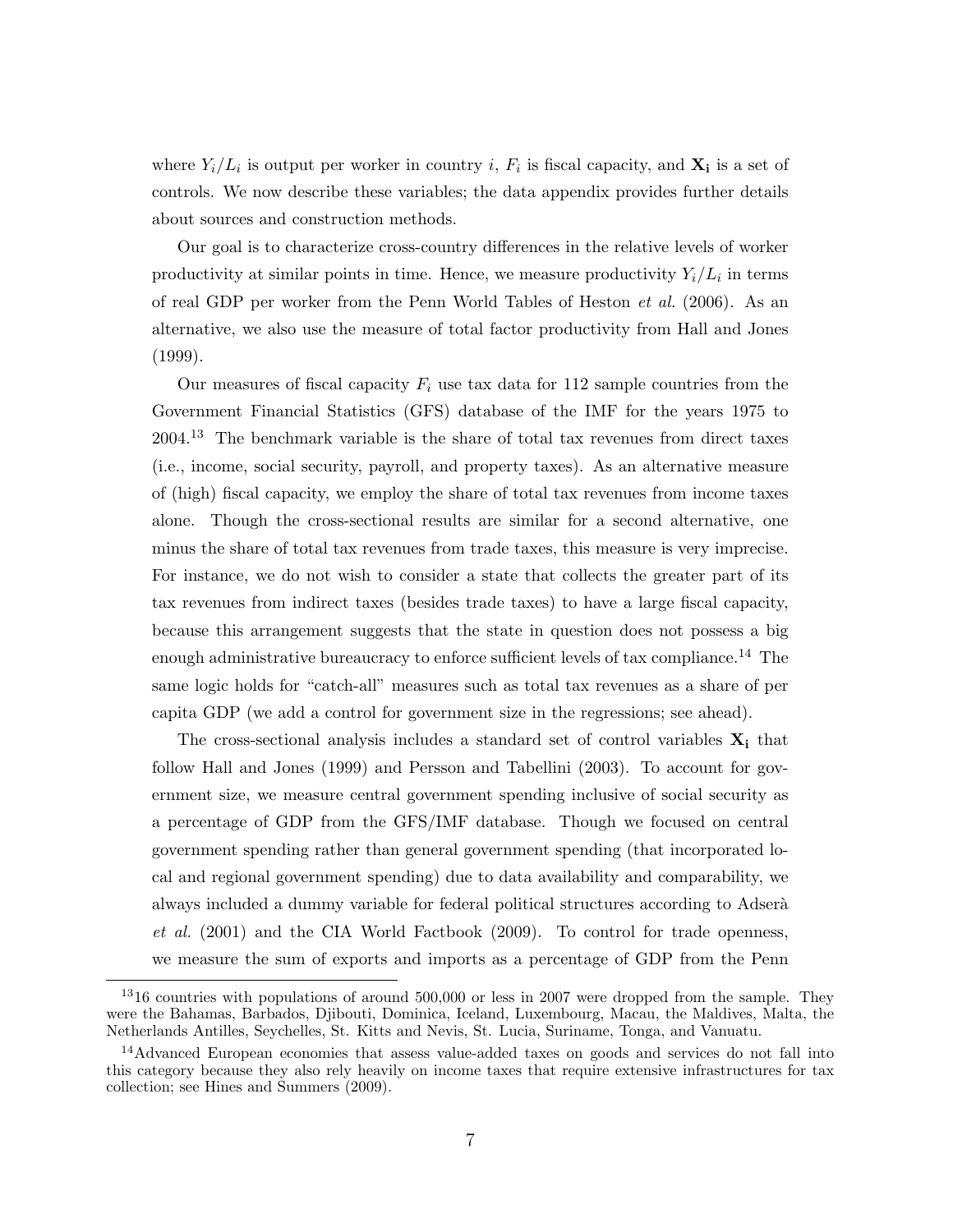[World Tables of Heston](#page-21-9) *et al.* [\(2006\)](#page-21-9).<sup>15</sup> We wish to account for geography and colonial history as well. To capture geography, we use continental dummies for Africa, East and Southeast Asia (excluding Japan, which is part of the OECD), and Latin America. We also include an indicator variable for OECD countries (for all members before 1993, excluding Turkey). Hence, non-OECD countries in Europe, the Middle East, and Asia comprise the default group. To capture colonial history, we use a set of dummy variables for legal origins (see [La Porta](#page-22-10) *et al.*, [1998\)](#page-22-10). Countries are divided into those with English, German, Scandinavian, or Socialist legal origins; the default group consists of countries with French legal origins.<sup>16</sup> To account for ethnic and linguistic fractionalization, we include the measure from [Alesina](#page-20-9) *et al.* [\(2002\)](#page-20-9), which takes higher values for more fractionalized countries. Finally, controls for corruption and government effectiveness account for factors such as tax evasion, inefficient bureaucracy, and informal sector activity. The former variable is from the Corruption Perceptions Index of [Transparency International](#page-23-5) [\(2009\)](#page-23-5) and the latter is from [Kaufmann](#page-22-11) *et al.* [\(2008\)](#page-22-11).<sup>17</sup>

Table 1 displays the summary statistics of the economic and political variables for 112 sample countries from 1975 to 2004. Mean GDP per worker is \$17,670 (std dev: \$15,470). Mean total factor productivity is 52 percent relative to that of the United States (std dev: 31 percent; these data are only available for 89 sample countries for the year 1988). On average, direct taxes comprise 45 percent of total taxes (std dev: 18 percent) and income taxes 27 percent (std dev: 15 percent). Mean government size is 22 percent of GDP (std dev: 9 percent); 14 percent of sample governments have federal political structures (std dev: 34 percent). Average trade openness is 75 percent (std dev: 49 percent). 26 percent of sample countries are found in Africa; 6 percent in East Asia; and 19 percent in Latin America. 18 percent are OECD countries. Non-OECD countries in Europe, the Middle East, and Asia are the remainder (31 percent). 23 percent of sample countries have English legal origins; 4 percent German or Scandinavian ones; and 20 percent Socialist ones. Countries with French legal origins are the remainder (49 percent). Lastly, the mean measure of ethnic and linguistic fractionalization is 0.32 (std dev: 0.29; these data are only available for 102 sample countries for

 $15$ In addition, we experimented with demographic measures of population shares between 15 and 64 years old and at least 65 years old from the World Development Indicators of the [World Bank](#page-23-6) [\(2009\)](#page-23-6); the crosssectional results were similar.

<sup>16</sup>The inclusion of a control for latitude that measured a country's distance from the equator did not alter the cross-sectional results in any significant way.

<sup>&</sup>lt;sup>17</sup>As an alternative, we employed the corruption control from [Kaufmann](#page-22-11) *et al.* [\(2008\)](#page-22-11), which was only available for 46 sample countries. Again, the cross-sectional results were similar.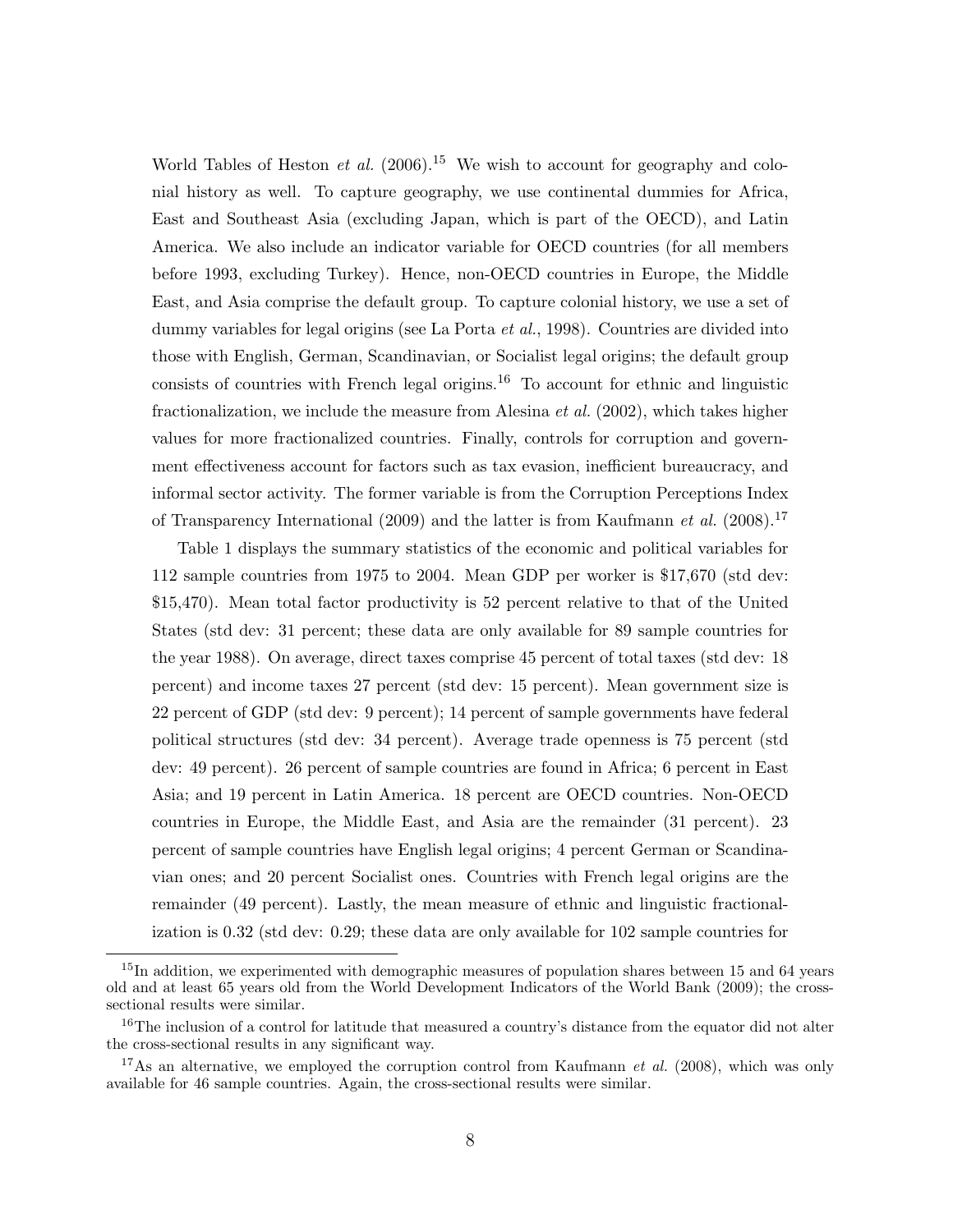the year 2001); that of the Corruption Perceptions Index is 4.32 (std dev: 2.20; these data are only available for 101 sample countries); and that of government effectiveness is 0.87 (std dev: 0.97; these data are only available for 46 sample countries).

 $\square$  Evidence: Does fiscal capacity affect worker productivity? Table 2 presents the findings of the cross-sectional analysis. In the first column, we report the results of the most parsimonious regression. Fiscal capacity has a positive, highly significant impact: a 10 percentage point increase in the share of direct taxes leads to a 44 percent increase in output per worker for the average income sample country. Trade openness is also positive and highly significant. Though larger government is associated with significantly lower worker productivity, this result (unlike the one for trade openness) is not robust to other specifications. The same may be said for the dummy variable for federal political structures.

In columns 2 and 3, we add the controls for geography and colonial history, respectively. The economic impact of greater fiscal capacity remains highly significant. With the additional variables, the estimated effect of a 10 percentage point increase in the share of direct taxes now leads to a 21 to 22 percent increase in output per worker for the average income sample country. In the full specification (column 3), OECD countries display significantly higher levels of GDP per worker than the default group (i.e., non-OECD countries in Europe, the Middle East, and Asia), and African countries display significantly lower levels. Similarly, countries with Scandinavian legal origins exhibit significantly higher levels of worker productivity than the default group (i.e., French legal origins).

In column 4, we add the control for ethnic and linguistic fractionalization, and the number of sample countries falls from 112 to 102. The economic impact of greater fiscal capacity remains remarkably stable. In column 5, we add the control for corruption, and the number of sample countries falls to 91. However, the estimated effect of a 10 percentage point in the share of direct taxes still leads to a 21 percent increase in output per worker for the average income sample country. In column 6, we add the control for government effectiveness, and the number of sample countries falls even further to 46. The economic impact of greater fiscal capacity also decreases, but remains significant at the 10 percent level. Neither fractionalization, government effectiveness, nor corruption display significant effects in these specifications.

In the remaining three columns, we perform additional robustness checks. In column 7, we restrict the cross-sectional data averages to the 1990s. In column 8, we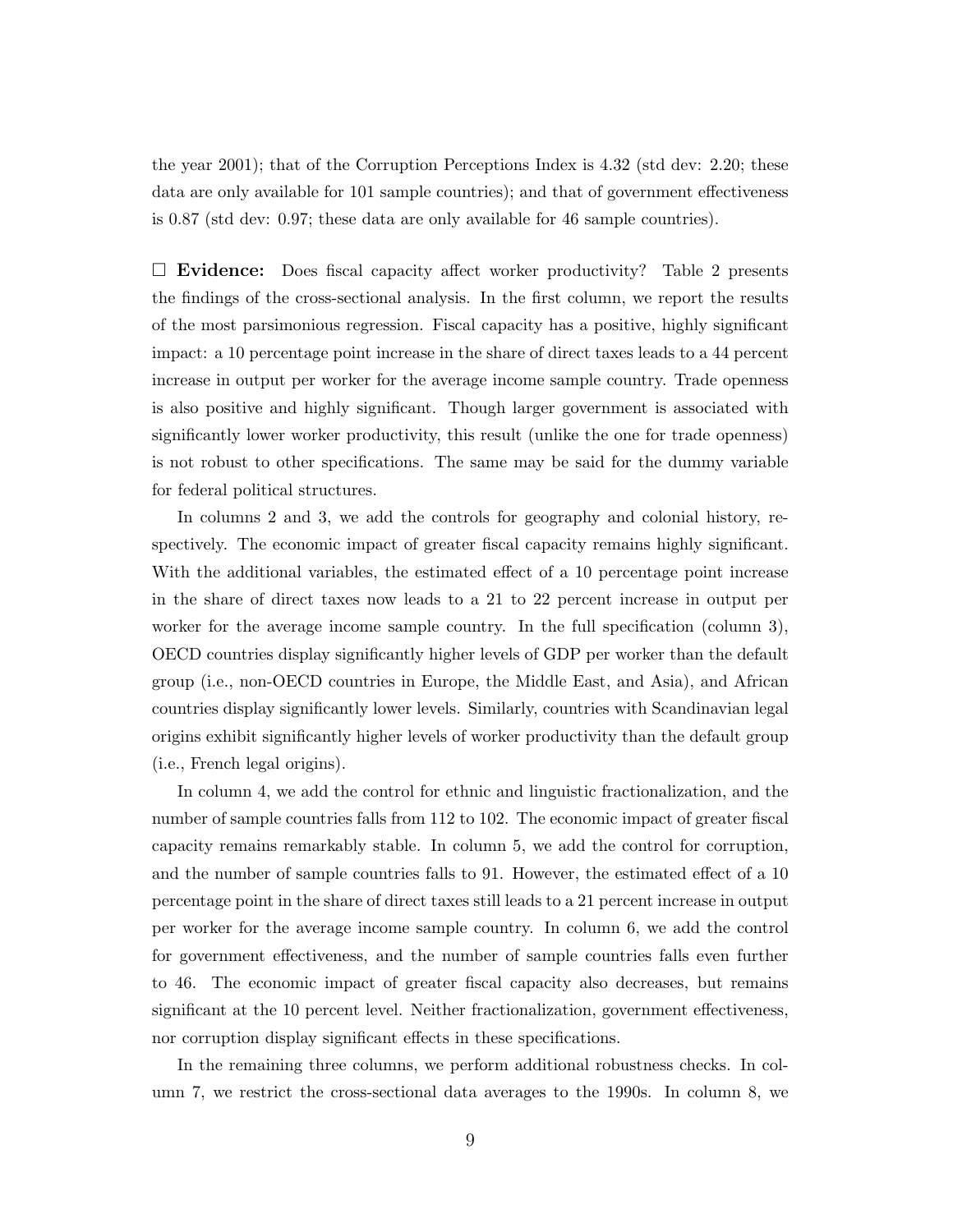employ the share of total tax revenues from income taxes as an alternative measure of (high) fiscal capacity. In both cases, the economic impact of greater fiscal capacity is positive and highly significant. Finally, in column 9, we use total factor productivity as an alternative measure of our dependent variable. Though the number of sample observations falls to 89 countries, the economic effect of fiscal capacity remains positive and highly significant. Now the estimated effect of a 10 percentage point increase in the share of direct taxes leads to a 5 percentage point increase in total factor productivity (relative to the United States) for the average productivity sample country.

In summary, the cross-sectional results conforms to prior expectations. The positive effect of greater fiscal capacity on output per worker is substantial and robust to the specification. To further examine our hypothesis, we now subject the data to tests that control for two forms of simultaneity: omitted variable bias and reverse causation.

#### <span id="page-9-0"></span>4 Robustness Analysis

 $\Box$  **Panel Data:** The cross-sectional analysis controls for a variety of factors beyond fiscal capacity that may also influence worker productivity. However, fiscal capacity may still be correlated with unobserved characteristics particular to certain countries or years. To account for the possibility of omitted variable bias, we now perform a panel analysis, which allows us to capture time-invariant but country-specific unobserved determinants of output per worker through country fixed effects. Likewise, fixed effects by year enables us to control for country-invariant but time-specific unobserved factors.

We estimate the following dynamic panel model:

$$
\log(Y_{it}/L_{it}) = \alpha + \lambda [\log(Y_{it-1}/L_{it-1})] + \beta F_{it} + \gamma' \mathbf{X}_{it} + u_t + \epsilon_{it},
$$
\n(2)

where  $Y_{it}/L_{it}$  is output per worker in country i in year t,  $F_{it}$  is fiscal capacity, and  $\mathbf{X_{it}}$ is a set of controls to be described. To allow for persistence in worker productivity from one year to the next, we add the lagged dependent variable  $Y_{it-1}/L_{it-1}$  to the right-hand side of the regression. As described, we include a set of country-specific indicator variables (country fixed effects)  $v_i$  to remove the country means from all observations and year-specific indicator variables (yearly fixed effects)  $u_t$  to remove the annual means. Finally, since our panel is unbalanced, we take five-year averages from 1975 to 2004 to smooth out data gaps.<sup>18</sup>

<sup>&</sup>lt;sup>18</sup>The panel results remain significant if we use yearly data, with or without restricting the set of sample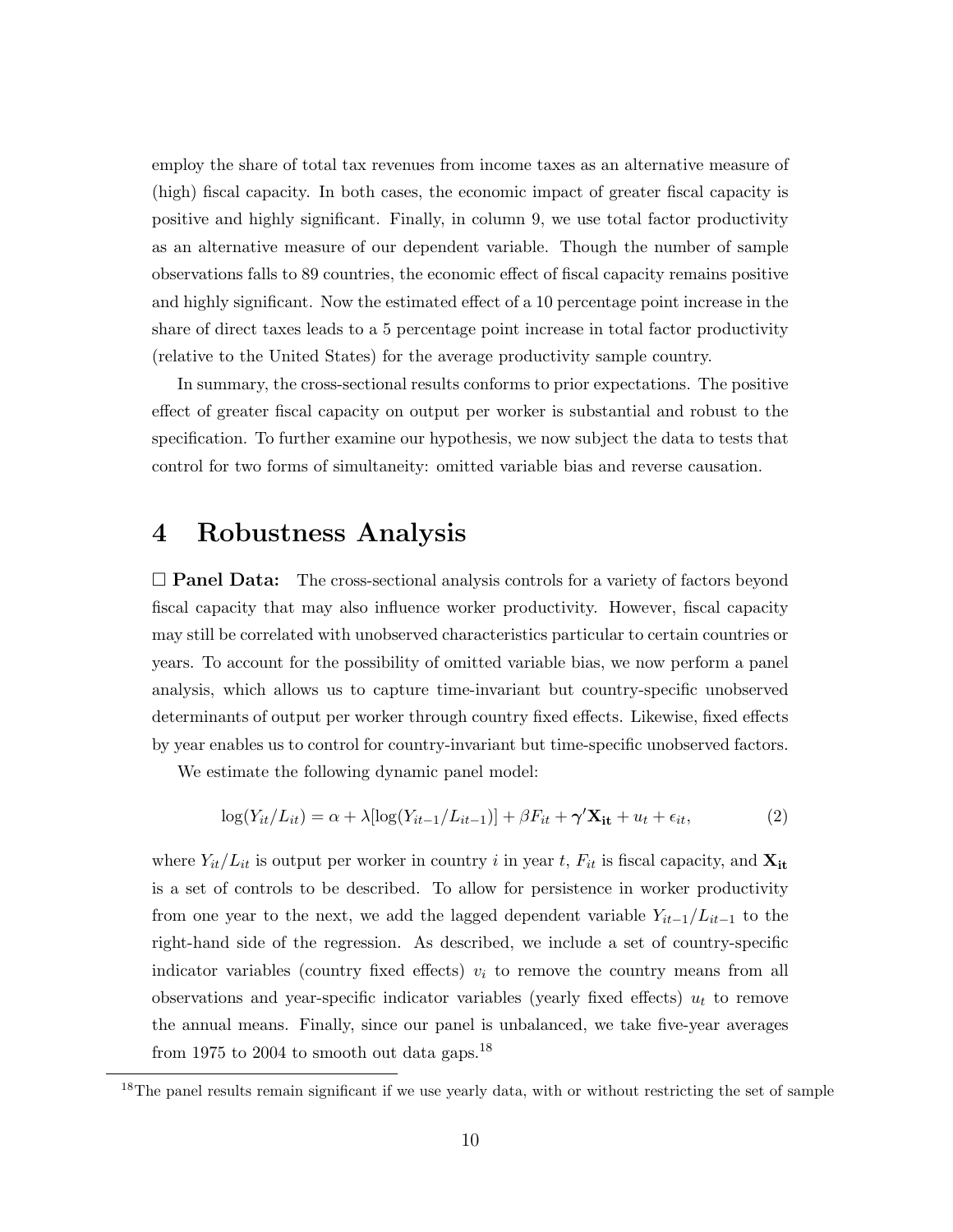The panel analysis makes use of a modified set of controls  $X_{it}$ . We account for government size and trade openness, which vary across country and time, as described in section [3.](#page-5-0) However, we omit time-invariant variables such as federalism, geography, and colonial history, because the country fixed effects subsume their impacts on worker productivity. Due to a lack of sufficient time series data, we also omit the variables for total factor productivity, ethnic and linguistic fractionalization, government effectiveness, and corruption.

Table 3 presents the findings of the panel analysis. In the first column, we report the results of the regression which excludes the lagged dependent variable. The estimated effect of greater fiscal capacity is positive and highly significant: a 10 percentage point increase in the share of direct taxes leads to a 9 percent increase in output per worker for the average income sample country. Government size and trade openness, however, do not display significant effects over time.

Since worker productivity levels may persist, the specification in column 2 adds the lagged dependent variable to the regression. The estimated effect of greater fiscal capacity remains highly significant. Yet the magnitude falls: a 10 percentage point increase in the share of direct taxes now leads to a 5 percent increase in output per worker for the average income sample country. One reason may be because the estimated effect of the lagged dependent variable, also highly significant, captures an important part of the impact of greater past fiscal capacity in terms of higher past worker productivity.

In column 3, we employ the share of total tax revenues from income taxes as an alternative measure of (high) fiscal capacity. Again, the estimated effect of greater fiscal capacity is positive and highly significant: a 10 percentage point increase in the share of direct taxes leads to a 8 percent increase in output per worker for the average income sample country. The specification in column 4 adds the lagged dependent variable to this regression. Though the estimated effect of greater fiscal capacity remains qualitatively similar, it is not precisely estimated. As in column 2, the highly significant effect of the lagged dependent variable may capture a sizeable portion of the impact of greater past fiscal capacity in terms of higher past worker productivity.

In summary, the results of the panel analysis, which account for the potential problem of omitted variable bias, reinforce the cross-sectional ones. Overall, the positive

countries to those with at least ten consecutive observations and/or including the price of oil in U.S. dollars (distinguishing between oil exporters and importers) instead of yearly fixed effects.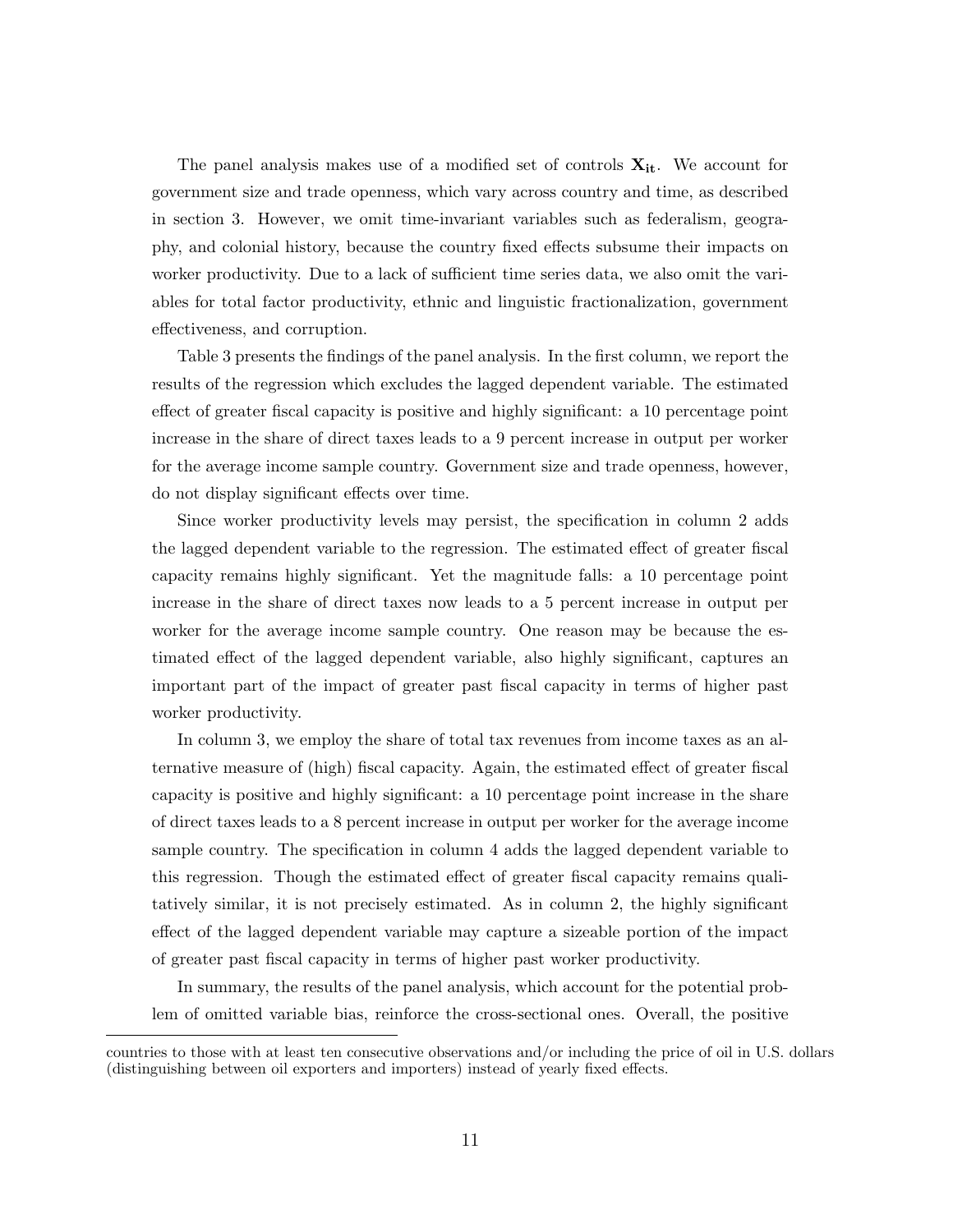effect of greater fiscal capacity on worker productivity remains highly significant and robust to the specification.

 $\Box$  Instrumental Variables: In addition to omitted variables, there is also the possibility of feedback effects from worker productivity to fiscal capacity. To control for reverse causation, the cross-sectional analysis accounts for country characteristics such as geography and colonial history. However, the use of additional controls may not be sufficient to properly estimate the effect of fiscal capacity on output per worker. To address this problem, we now employ instrumental variables that isolate exogenous variation in fiscal capacities. Our IVs measure the past incidence of external and internal conflicts. As discussed in section [2,](#page-3-0) the historical literature on state formation emphasizes the relationship between external wars and fiscal innovations. [Besley and](#page-20-3) [Persson](#page-20-3) [\(2009a,](#page-20-3)[b\)](#page-21-3) also find strong positive links between past external conflicts and current fiscal capacities. In a similar manner, there is reason to think that past internal conflicts had a destructive impact on fiscal infrastructure. Our exclusion restriction says that historical conflicts do not influence current levels of worker productivity, except through their effects on fiscal structures. Though we believe that this restriction holds true, particularly as we move further back in time, we test the validity of our instruments through overidentifying restrictions.

The first stage of our 2SLS model is:

$$
F_i = \alpha + \gamma' \mathbf{X_i} + \theta' \mathbf{Z_i} + \epsilon_i,
$$
\n(3)

where  $F_i$  is fiscal capacity in country i,  $\mathbf{X}_i$  is the set of controls found in column 1 of table 2, and  $\mathbf{Z_i}$  is a set of instruments.

We now describe the instruments for historical conflicts  $Z_i$  that we created; the data appendix provides further details about sources and construction methods. Our initial measure for external conflict is the share of years from 1816 (or the year of independence if later) to 1975 that a sample country was involved in external military conflicts from the Correlates of War (COW) Database of Sarkees (2000). Likewise, we compute internal conflict as the share of years from 1816 (or the year of independence if later) to 1975 that a sample country was involved in domestic military conflicts (also from the COW Database).

Though the dummy variable approach is useful as a first pass, it does not account for size differences between wars. Presumably, a large-scale external conflict like the Crimean War (1853-1856), which according to the COW Database led to 264,200 total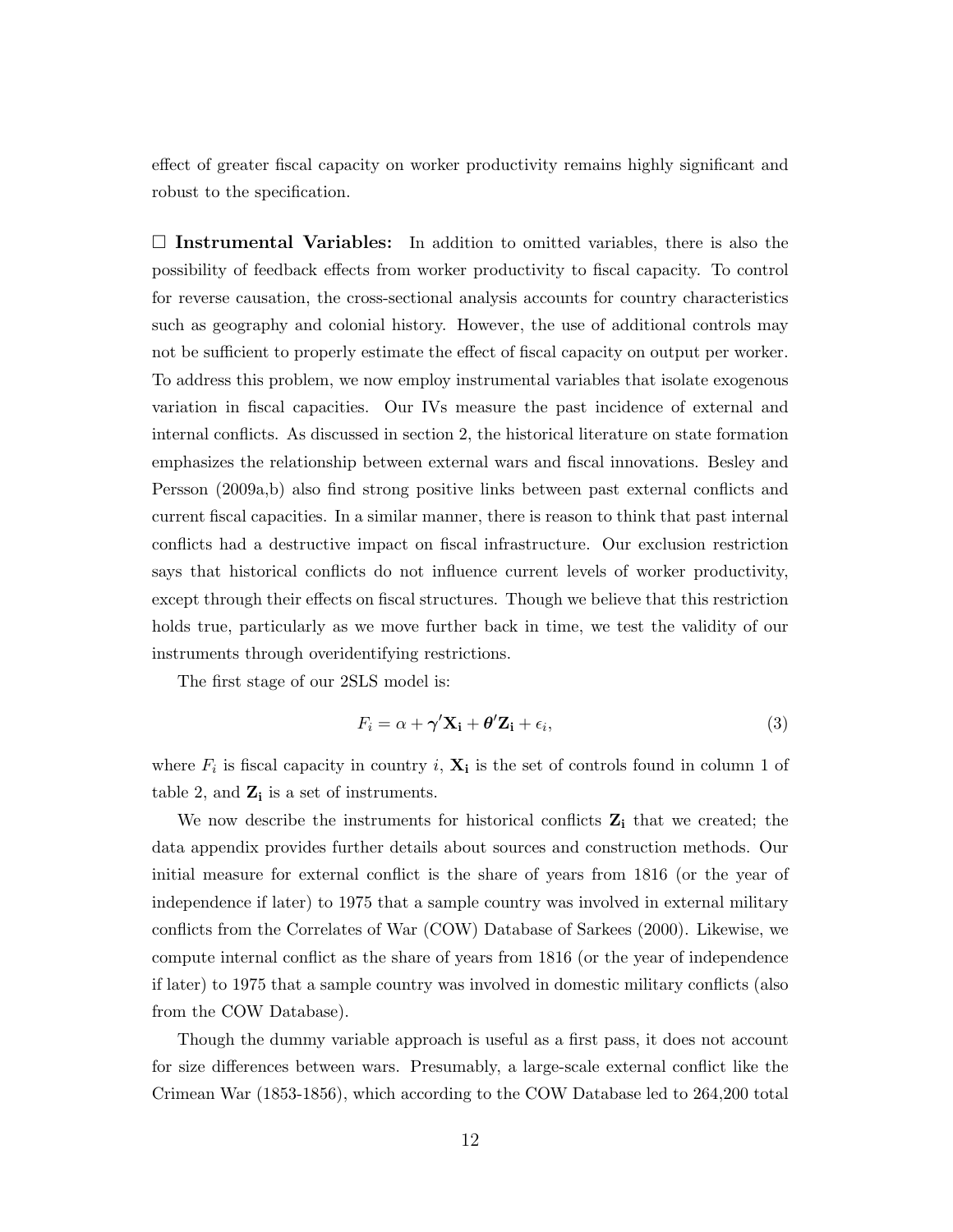battle-related deaths, would have had a greater effect on fiscal capacity than a small external conflict like the Spanish-American War (1898), which led to 3,685 battle-related deaths. To better capture war magnitudes, we computed a second set of instruments (again from the COW Database) for the number of total battle-related deaths sustained by state armed forces in external (internal) conflicts to 1975 for each sample country. For robustness, we also restricted the cut-off years to 1938 (just before the start of World War II) and to 1913 (just before the start of World War I).<sup>19</sup>

The COW Database is an accessible, clear source of historical conflicts. However, its coverage skews heavily towards Western Europe, particularly as we move further back in history. To broaden our sample of past wars, we also compiled data on total casualties for all external conflicts from 1816 to 1913 in Western and Eastern Europe, North and Sub-Saharan Africa, the Middle East and Central Asia, the British Indian Empire, East and Southeast Asia and Oceania, the United States and Canada (including Indian Wars), the Caribbean, and South America from the statistical reference of [Clodfelter](#page-21-11)  $(2002)$ .<sup>20</sup> In some cases, we accounted for modern states by way of historical predecessors; the data appendix provides the details.

Table 4 displays the summary statistics for the conflict instruments. Sample countries participated in external conflicts in 7 percent of the years from 1816 (or the year of independence if later) to 1975 (std dev: 0.10); there were internal conflicts in 5 percent of these years (std dev: 0.10). Over this period, external conflicts led to an average of 251,924 total battle-related deaths (std dev: 678,0914) per sample country and internal conflicts to an average of 30,649 (std dev: 111,904). Mean battle-related deaths fall as we move backwards in time: the 1938 figure for external (internal) conflicts is 99,280 (13,535) per sample country and the 1913 figure is 19,413 (12,562). According to the Clodfelter data, which measures total casualties, the 1913 figure was higher, at 37,762 (std dev: 127,590). Germany (5,343,613) experienced the most external battle-related deaths to 1975; Russia (2,15,022) to 1938; and Turkey (battle-related deaths, COW: 356,400) or France (casualties, Clodfelter: 948,464) to 1913. Similarly, Spain (734,900) experienced the most internal battle-related deaths to 1975; and Mexico (583,600 and 564,900, respectively) to 1938 and to 1913.

Table 5 presents the findings of the 2SLS analysis. In the first column, we report

<sup>&</sup>lt;sup>19</sup>As further alternatives, we employed the years 1946 (just after the end of World War II) and 1919 (just after the end of World War I) as cut-offs; the 2SLS results were similar.

<sup>&</sup>lt;sup>20</sup>In military usage, "casualty" refers to all persons lost to active military service, including those killed in action or by disease, disabled by physical or mental injuries, captured, deserted, or missing.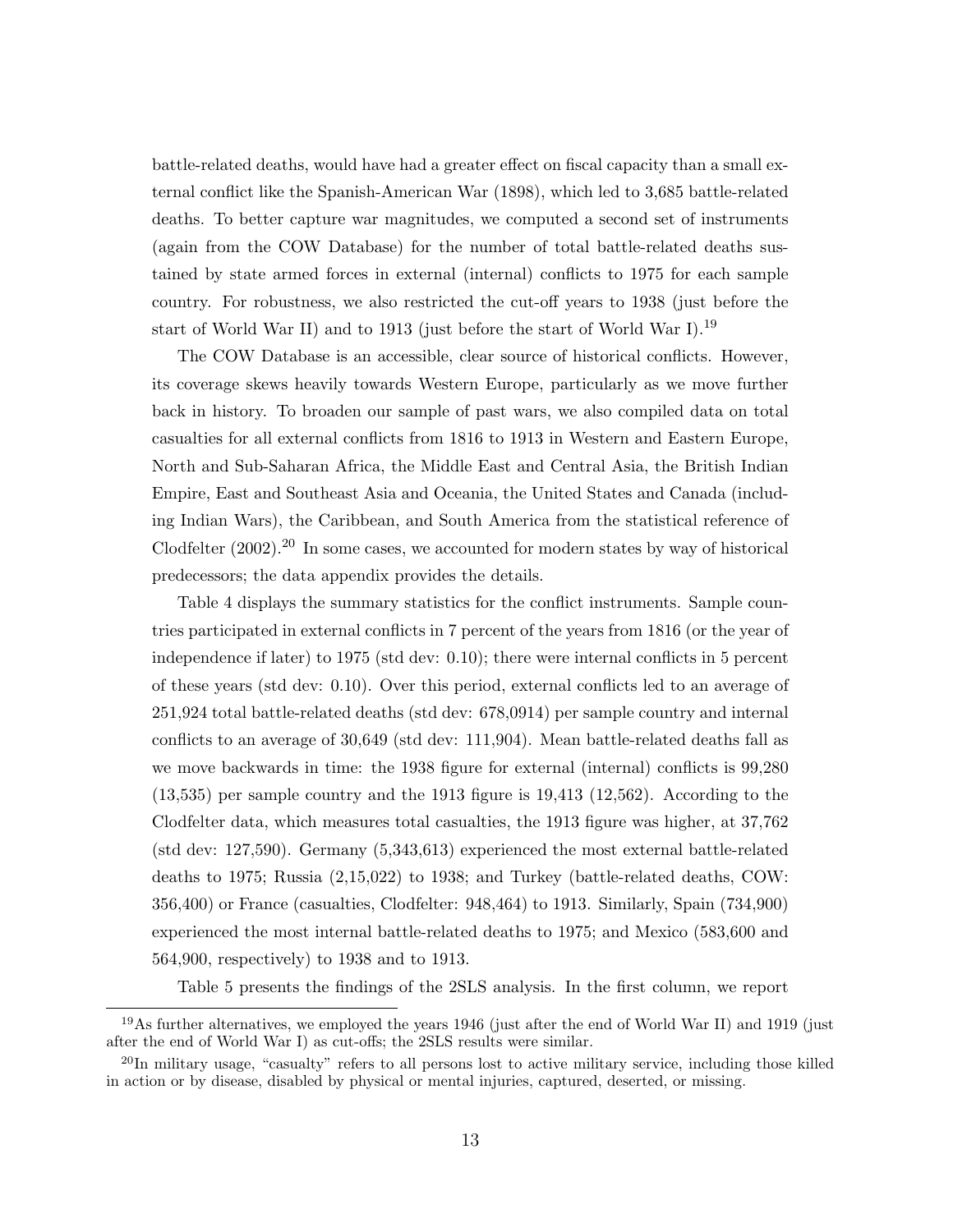the results of the regression which uses the past incidences of external and internal wars to 1975 as instruments. The estimated effect of greater fiscal capacity is not only positive and highly significant, but larger than the OLS estimates in table 3: now a 10 percentage point increase in the share of direct taxes leads to a 95 percent increase in output per worker for the average income sample country. Moreover, the F-test indicates that the instruments are strongly correlated with current fiscal capacity, our variable of interest. As for the cross-sectional analysis, trade openness also has a positive and highly significant effect on worker productivity.

Recall that the dummy variable approach represents our first pass. Column 1 shows that the Hansen's J  $\chi^2$  overidentifying test rejects the validity of the two instruments, which may not be exogenous to the dependent variable (i.e., output per worker). Hence, in column 2, we replace the dummy variables for past external and internal conflicts with total battle-related deaths. Now we can longer reject the overidentifying restrictions, which suggests that the new instruments are valid. Moreover, the F-test indicates that the instruments are strongly correlated with current fiscal capacity. Though the estimated effect of greater fiscal capacity falls from column 1, it remains positive and highly significant, and is still larger than the OLS estimates. A 10 percentage point increase in the share of direct taxes leads to a 64 percent increase in output per worker for the average income sample country.

In columns 3 and 4, we report the results which employ the instruments that measure the numbers of total battle-related deaths from external (internal) conflicts to 1938 and to 1913, respectively. Again, the Hansen's J  $\chi^2$  tests indicate that we cannot reject the overidentifying restriction that the instruments are exogenous to the dependent variable. Similarly, the F-tests suggest that the instruments are significantly correlated with current fiscal capacity, though these relationships weaken as we move further back in time. The economic effect of greater fiscal capacity remains positive and highly significant.

In columns 5 and 6, we replace the pre-World War I data for total battle-related deaths from the COW Database with the data for total casualties from Clodfelter. We first employ the Clodfelter instrument by itself, and then supplement it with the COW instrument for internal battle-related deaths to 1913. In both cases, the Ftests indicate that the instruments are strongly correlated with current fiscal capacity. Since the specification in column 5 is not overidentified, we are unable to perform the Hansen's J  $\chi^2$  test. However, the results of this test for the specification in column 6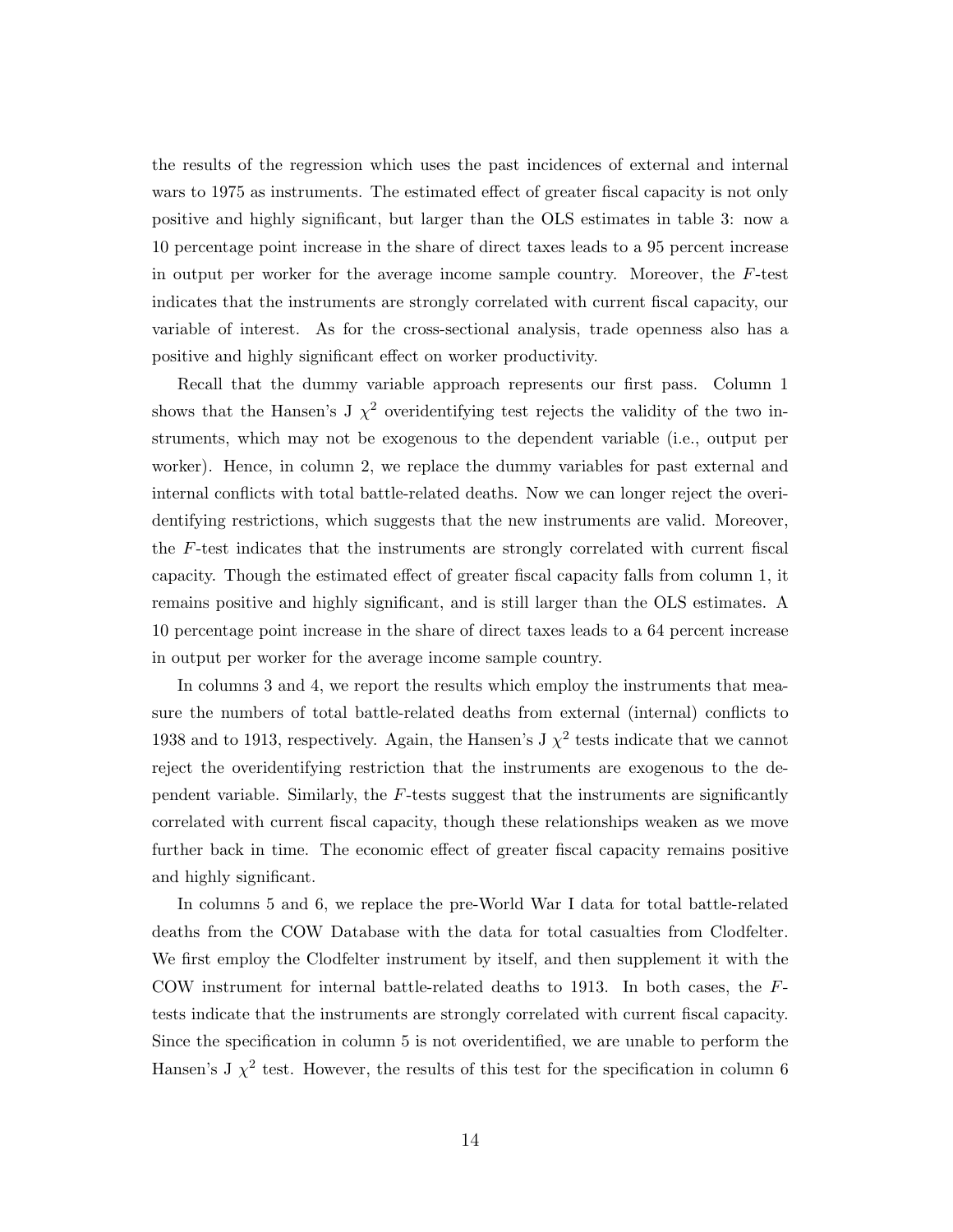suggest that we cannot reject the overidentifying restriction that the instruments are exogenous to the dependent variable. Once more, greater fiscal capacity displays a positive, highly significant effect on worker productivity.

In the remaining two columns, we experiment with a new instrument: the historical incidence of political inclusiveness, which we compute as averages of the variable  $\text{poly2}$ from the Polity IV Database of Jaggers and Marshall (2008) from 1800 (or the year of independence if later) to 1975 for each sample country. The raw scale for this IV runs from -10 to 10, where larger values indicate greater democracy. Table 4 indicates that the mean value of past political inclusiveness is -1.92 (std dev: 5.56). As for historical warfare, there is reason to think that past democracy influenced fiscal capacity. In a standard median-voter model, for instance, the equilibrium amount of public goods rises as the franchise is extended to middle-class and lower-class citizens (see [Persson](#page-23-7) [and Tabellini,](#page-23-7) [2000\)](#page-23-7). Moreover, it is not obvious how past suffrage reforms would systematically affect current productivity levels, though we test for the validity of our new instrument through overidentifying restrictions.

In column 7, we pair our IV for past democracy with the Clodfelter instrument for total casualties from external conflicts prior to World War I. The estimated effect of greater fiscal capacity is the strongest yet: now a 10 percentage point increase in the share of direct taxes leads to a 112 percent increase in output per worker for the average income sample country. In column 8, we pair the IV for past democracy with the COW instruments for total battle-related deaths for external and internal conflicts to 1975. Again, the economic effect of greater fiscal capacity is positive and highly significant. In both specifications, the  $F$ -tests indicate that the instruments are strongly correlated with current fiscal capacity. Moreover, the Hansen's J  $\chi^2$  tests suggest that we cannot reject the overidentifying restrictions for the validity of our instruments.

In total, the results of the 2SLS analysis, which account for the potential problem of reverse causation, reinforce the cross-sectional ones. As for the panel tests, the positive effect of greater fiscal capacity on worker productivity remains highly significant and robust to the specification.

## <span id="page-14-0"></span>5 Conclusion

This paper examines state fiscal capacity and economic performance. Our crosssectional results indicate that there is a significant relationship between fiscal strength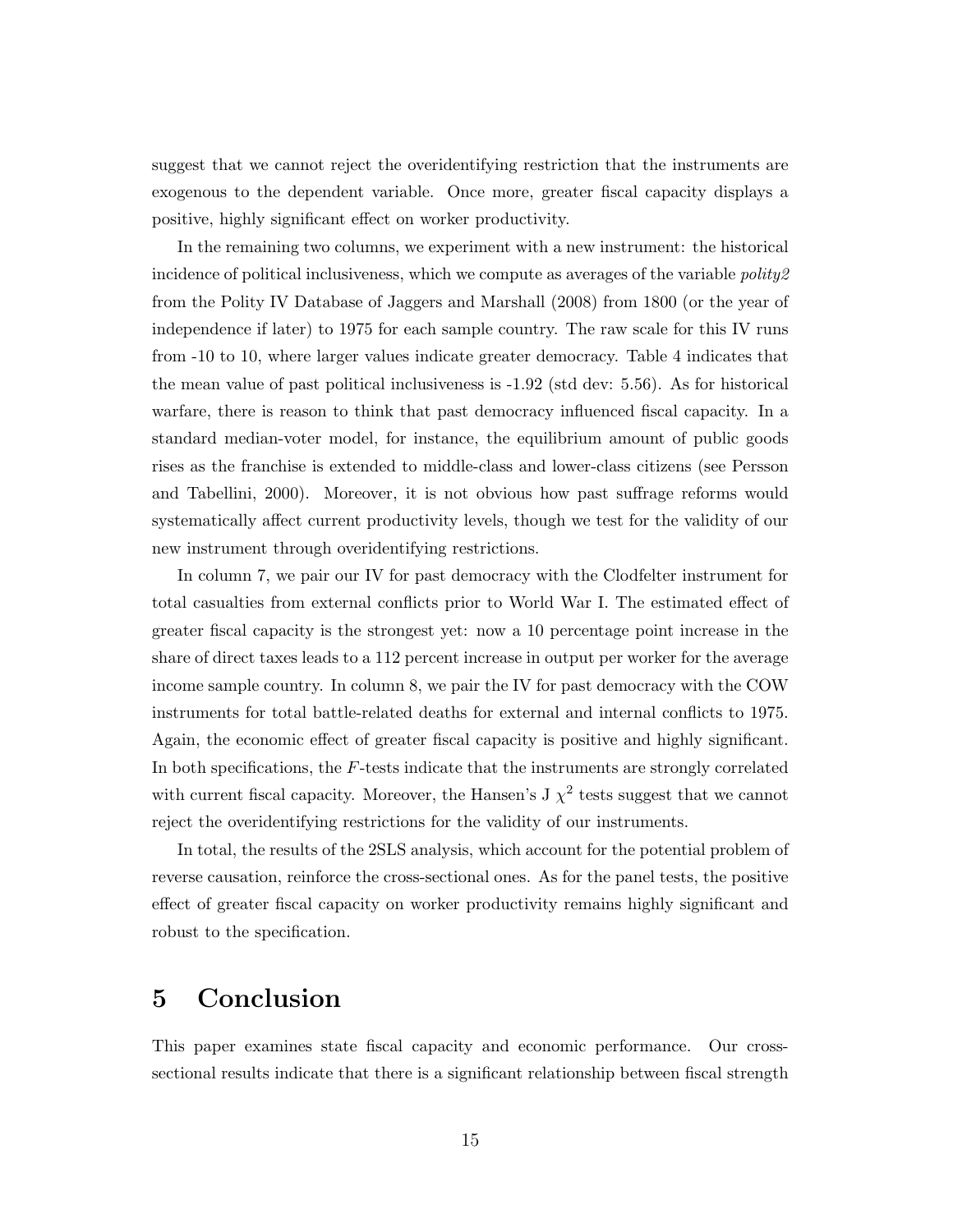and worker productivity. A 10 percentage point increase in fiscal capacity leads to a 21 to 44 percent increase in GDP per worker for the average income sample country. Panel and IV analyses reinforce these findings.

Our results suggest that small fiscal capacity impedes economic development. If the state cannot achieve predominance over non-state elites, then it cannot raise enough resources to provide basic public goods that improve worker productivity. The findings lend support to theories (e.g., [Acemoglu,](#page-20-2) [2005,](#page-20-2) [Besley and Persson,](#page-20-3) [2009a,](#page-20-3)[b\)](#page-21-3) that emphasize the key role that fiscal capacity plays in long-run growth. In light of these results, future work on other aspects of state capacity, such as legal capacity, should also prove fruitful.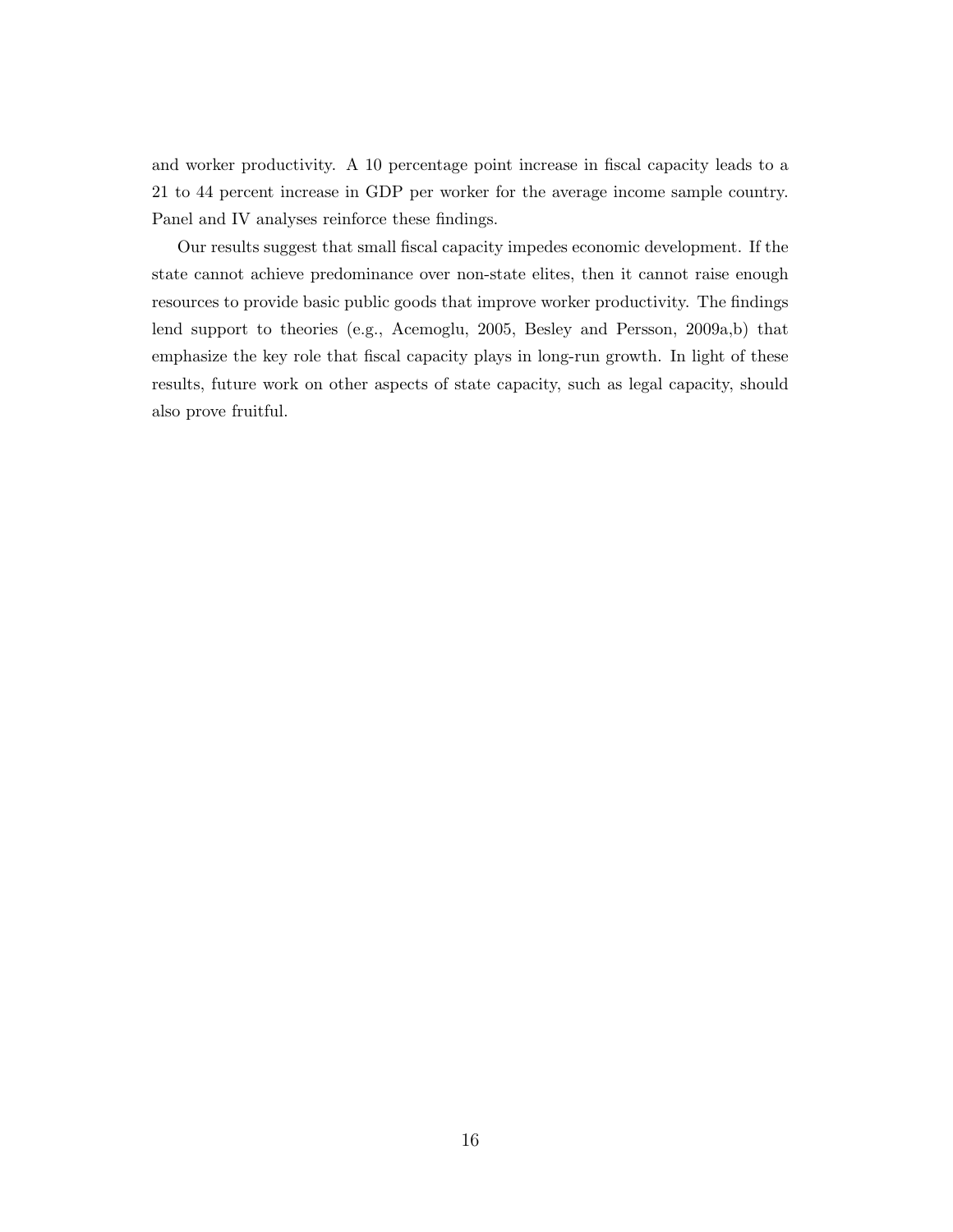## Data Appendix

GDP per Worker: Real gross domestic product per worker in constant dollars (chain index) expressed in international prices, base year 2000. For the regressions, we use the variable (named RGDPWOK) in logs. Source: [Penn World Tables of Heston](#page-21-9) *et al.* [\(2006\)](#page-21-9), Version 6.2.

TFP: Total factor productivity relative to that of the United States in 1988. Source: [Hall and Jones](#page-21-2) [\(1999\)](#page-21-2).

Share of Direct Taxes: The share of total tax revenues from direct taxes. This measure is computed as the sum of income taxes, social security taxes, payroll taxes, and property taxes divided by total tax revenues. Source: Government Financial Statistics database of the IMF.

Share of Income Taxes: The share of total tax revenues from income taxes. This measure is computed as income taxes divided by total tax revenues. Source: Government Financial Statistics database of the IMF.

Central Government Size: The government share of real gross domestic product in constant prices, base year 2000. This variable is named CG.

Source: [Penn World Tables of Heston](#page-21-9) et al. [\(2006\)](#page-21-9), Version 6.2.

Federal Indicator: This dummy equals one for sample countries with federal political structures. Sources: Adserà *et al.* [\(2001\)](#page-20-8) and the [CIA World Factbook](#page-21-10) [\(2009\)](#page-21-10).

Trade Openness: The sum of exports and imports as a percentage of GDP in constant prices, base year 2000. This variable is named OPENK.

Source: [Penn World Tables of Heston](#page-21-9) et al. [\(2006\)](#page-21-9), Version 6.2.

Continental and OECD Indicators: The dummy for Africa equals one for sample countries located in Africa. The dummy for Latin America equals one for sample countries located in Latin America (i.e., Central and South America plus Mexico). The dummy for East Asia equals one for sample countries located in East or Southeast Asia (Japan is counted as an OECD country instead). The dummy for the OECD equals one for sample countries that were OECD members prior to 1993 (Turkey is not counted as an OECD country). Non-OECD countries in Europe, the Middle East, and Asia comprise the default group. Source: [CIA World Factbook](#page-21-10) [\(2009\)](#page-21-10).

Legal Origins Indicators: The dummy for English legal origins equals one for sample countries with English legal origins. Similar classifications are used for countries with German, Scandinavian, or Socialist origins. Countries with French legal origins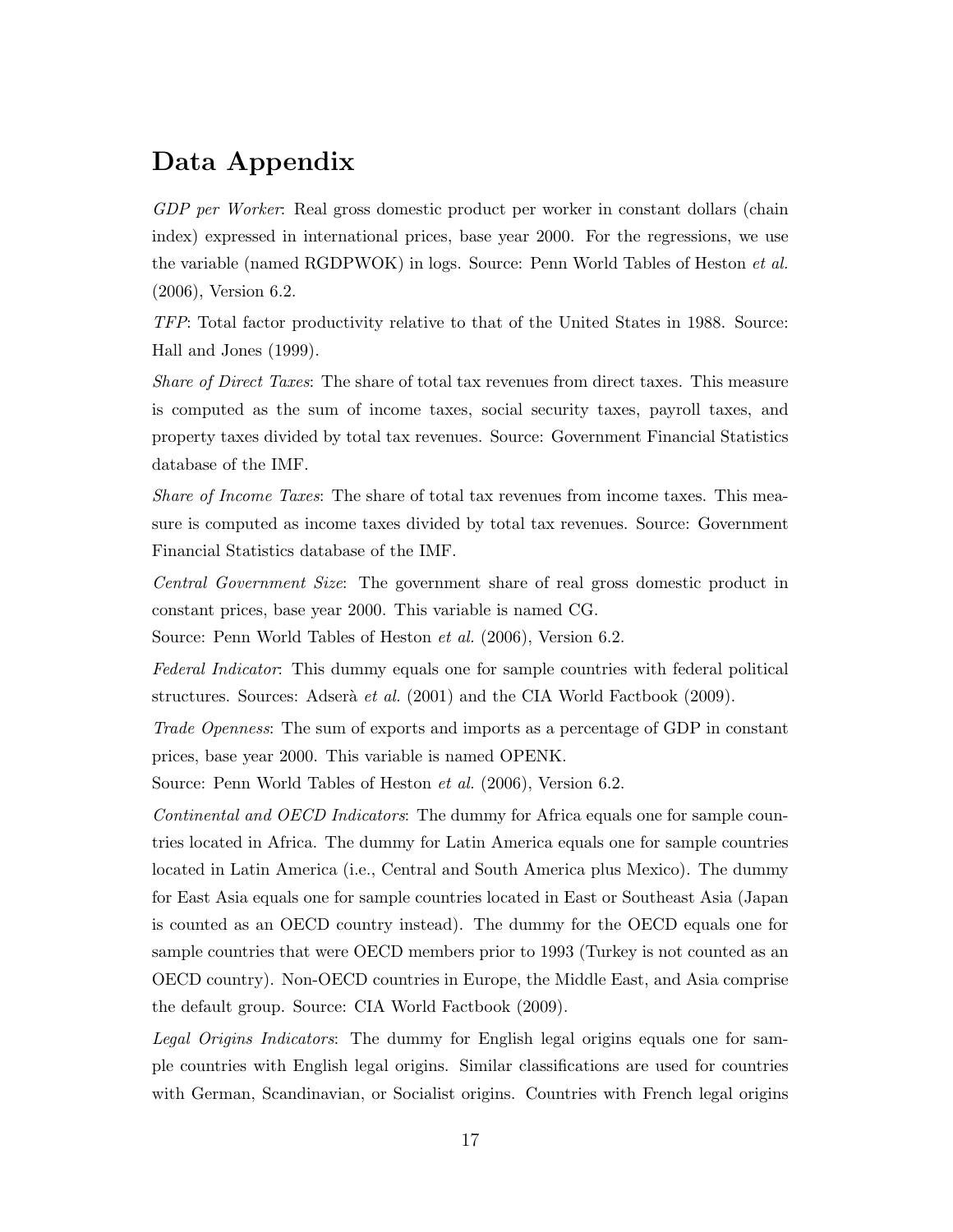comprise the default group. Source: [La Porta](#page-22-10) et al. [\(1998\)](#page-22-10).

Ethnic Fractionalization: One minus the Herfindahl index of ethnolinguistic group shares. The measure takes higher values for more fractionalized countries. Source: [Alesina](#page-20-9) et al. [\(2002\)](#page-20-9).

Government Effectiveness: This variable (named GOVEF) combines perceptions of the quality of public service provision, the quality of the bureaucracy, the competence of civil servants, the independence of the civil service from political pressures, and the credibility of the government's commitment to policies into a single grouping. The measure ranges from -2.5 to 2.5, with higher values corresponding to better governance outcomes. Source: [Kaufmann](#page-22-11) et al. [\(2008\)](#page-22-11).

Corruption: This variable uses the Corruption Perceptions Index, which measures perceptions of abuses of power by public officials on a 0-10 scale, where lower values denote greater corruption. Source: [Transparency International](#page-23-5) [\(2009\)](#page-23-5).

External Conflict: The first type of external conflict variable computes the share of years from 1816 (or the year of independence if later) to 1975 (or 1938 or 1913) that a sample country was involved in external military conflicts. A country was at war externally in a given year if the dummy variable *interstatewar* or *extrastate war* equaled one. Source: [Correlates of War Database of Sarkees](#page-23-8) [\(2000\)](#page-23-8), Version 3.0.

The second type of external conflict variable computes the number of total battlerelated deaths sustained by state armed forces in external conflicts from 1816 (or the year of independence if later) to 1975 (or 1938 or 1913) for each sample country. Source: [Correlates of War Database of Sarkees](#page-23-8) [\(2000\)](#page-23-8), Version 3.0.

The third external conflict variable computes the number of total casualties sustained by state armed forces in external conflicts listed as wars, wars of independence, conquests, or campaigns from 1816 to 1913 for each sample country. In military usage, "casualty" refers to all persons lost to active military service, including those killed in action or by disease, disabled by physical or mental injuries, captured, deserted, or missing. Data limitations mean that our figures may refer to soldiers killed or wounded in battle as well as deaths by disease rather than to casualties per se. Further back in time, such reports are more common. In those cases, we employed total military deaths. When such tolls were not provided, deaths from major land and sea battles as well as major sieges were summed to compute totals. In some cases, we accounted for modern states by way of historical predecessors. These were as follows. Western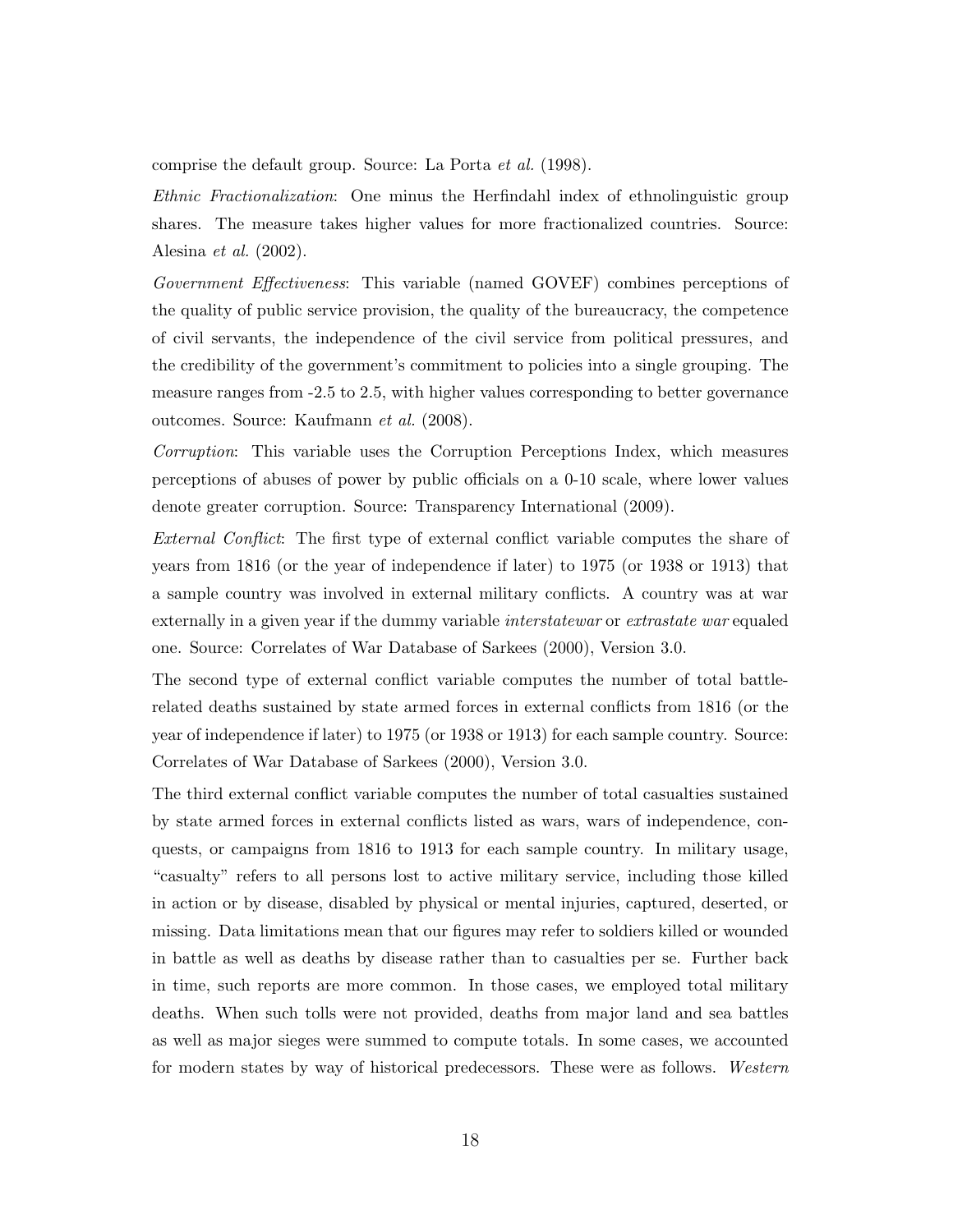and Eastern Europe: The Habsburg Empire was counted for Austria and Hungary before 1867. Casualty figures were divided evenly between the two states. From 1867 onwards, the division of casualty figures was based on the relevant summary descriptions. Prussia was counted for Germany before 1871. Sardinia was counted for Italy before 1861. North and Sub-Saharan Africa: The Dahomey Kingdom was counted for Benin. The Belgian Congo was counted for the Democratic Republic of the Congo. The Boer Colony and the Zulu Empire were counted for South Africa. The Ndebele Kingdom was counted for Zimbabwe. The Middle East and Central Asia: Persia was counted for Iran. British Indian Empire: The Maratha Empire was counted for India. Sepoys were Indian soldiers that served in the British armed forces. Hence, they were counted for the United Kingdom.<sup>21</sup> East and Southeast Asia and Oceania: Ceylon was counted for Sri Lanka. Burma was counted for Myanmar. Bali, Java, and Sumatra were counted for Indonesia. Siam was counted for Thailand. The United States and Canada: Texas was counted for the United States. Source: [Clodfelter](#page-21-11) [\(2002\)](#page-21-11).

Internal Conflict: The first type of internal conflict variable computes the share of years from 1816 (or the year of independence if later) to 1975 (or 1938 or 1913) that a sample country was involved in internal military conflicts. A country was at war internally in a given year if the dummy variable *intrastatewar* equaled one. Source: [Correlates of War Database of Sarkees](#page-23-8) [\(2000\)](#page-23-8), Version 3.0.

The second type of internal conflict variable computes the number of total battlerelated deaths sustained by state armed forces in external conflicts from 1816 (or the year of independence if later) to 1975 (or 1938 or 1913) for each sample country. Source: [Correlates of War Database of Sarkees](#page-23-8) [\(2000\)](#page-23-8), Version 3.0.

Political Inclusiveness: The variable for political inclusiveness computes the average of the variable *polity2* from 1800 (or the year of independence if later) to 1975 for each sample country. The raw scale for this IV runs from -10 to 10, where larger values indicate greater democracy. Germany is Germany, 1868-1945, and West Germany, 1945-1975. Korea is Korea, 1800-1910, and South Korea, 1948-1975. Russia is Russia, 1800-1922, and the USSR, 1923-1975. Yemen is North Yemen, 1918-1975. Data were taken from the USSR from 1922-1975 to calculate this variable for Azerbaijan, Belarus, Georgia, Kazakhstan, Moldova, Tajikstan, and Ukraine. Pre-1941 data were taken from Estonia (start year: 1917), Latvia (1920), and Lithuania (1918) and post-1940

<sup>&</sup>lt;sup>21</sup>In general, casualty figures for native soldiers in the armed forces of European colonists were counted for the European state for which they served.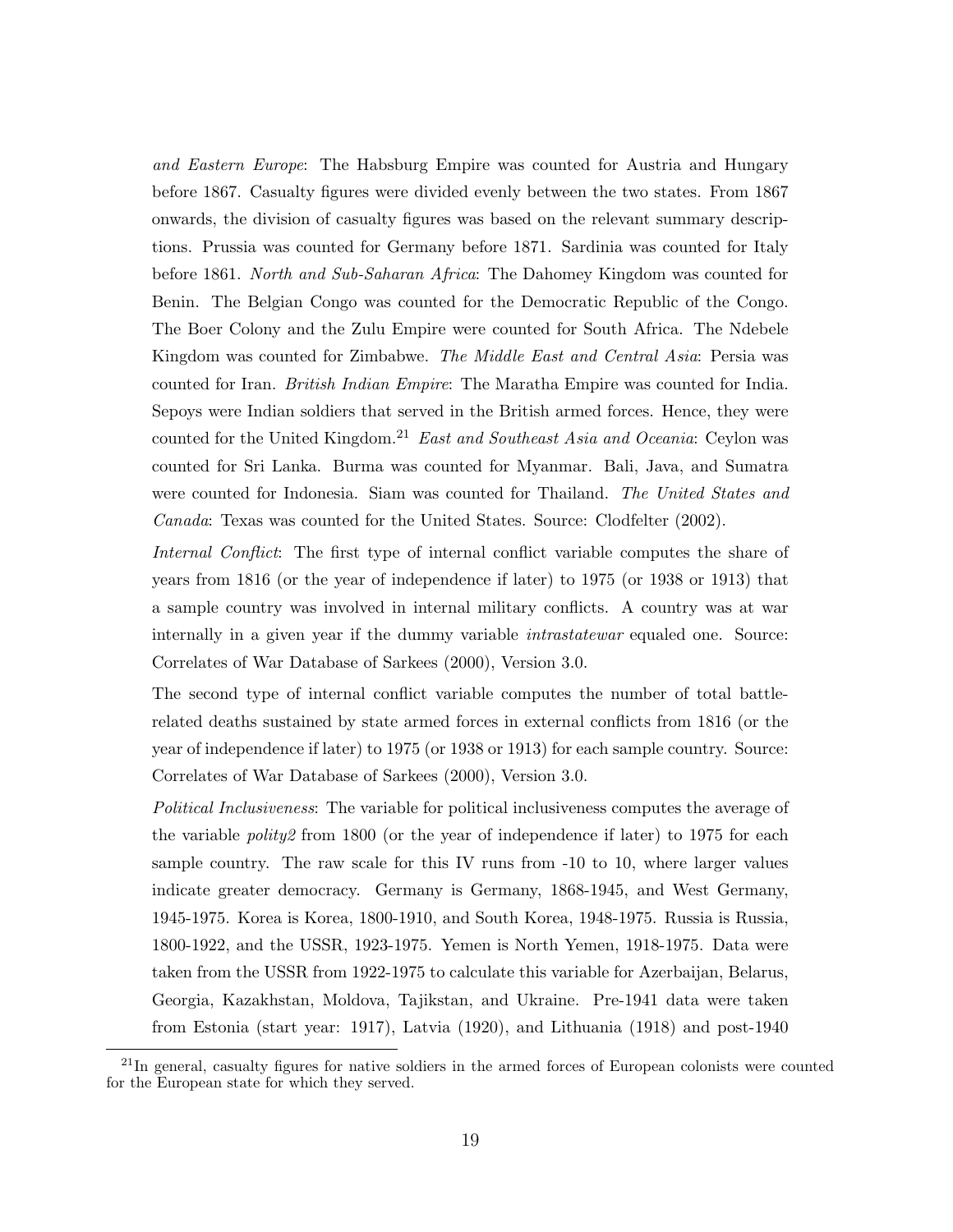data from the USSR to calculate this variable for those three countries. Data were taken from Czechoslovakia from 1918-1975 to calculate this variable for the Czech Republic and the Slovak Republic. Data were taken from Yugoslavia from 1921-1975 to calculate this variable for Croatia and Slovenia. Finally, since Namibia gained independence from South Africa in 1990, it was assigned the South African value. Source: [Polity IV Database of Jaggers and Marshall](#page-22-12) [\(2008\)](#page-22-12).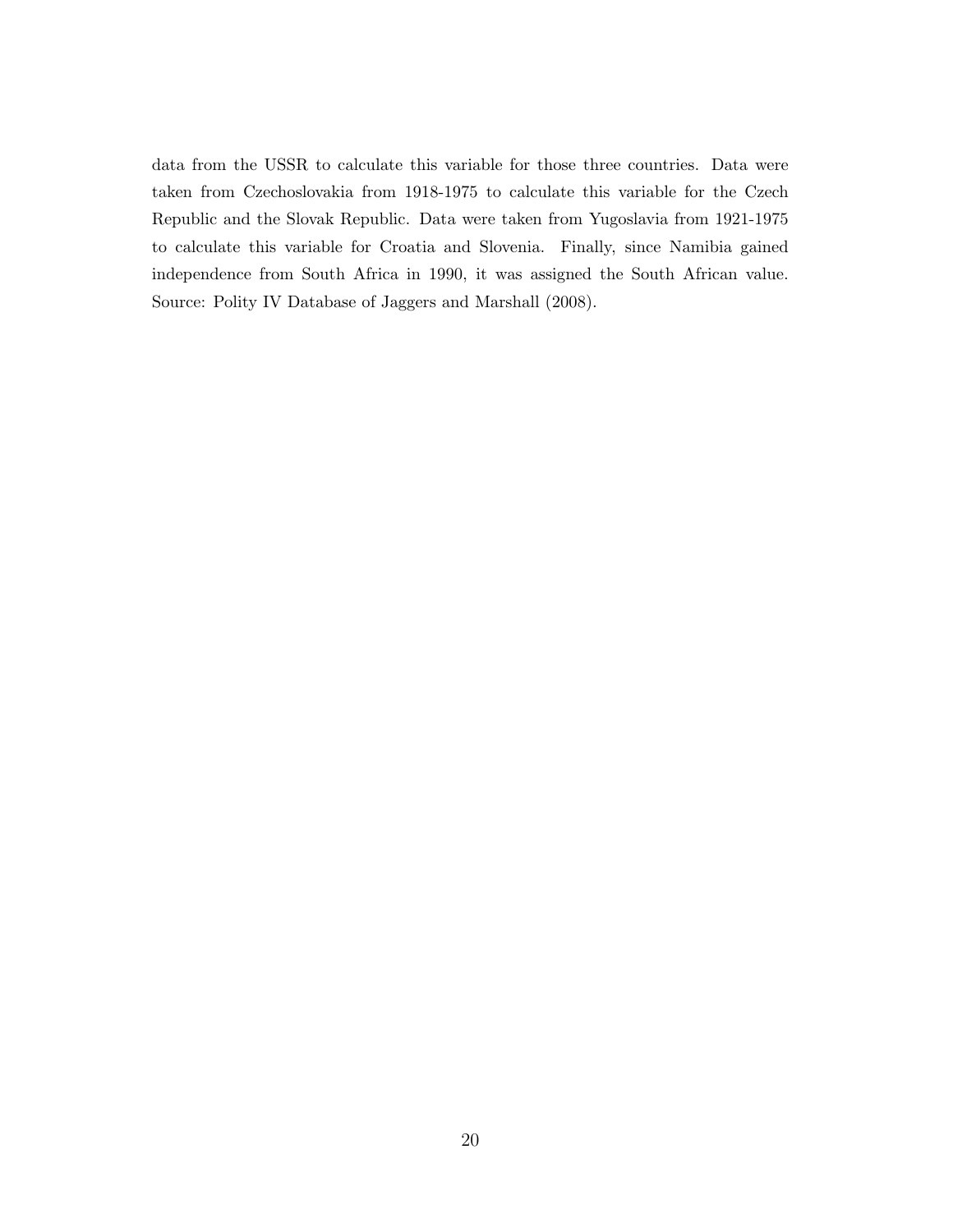## References

- <span id="page-20-2"></span>Acemoglu, D. (2005). "Politics and Economics in Weak and Strong States." Journal of Monetary Economics, 52: 1199-1226.
- <span id="page-20-4"></span>Acemoglu, D., S. Johnson, and J. Robinson (2001). "Colonial Origins of Comparative Development: An Empirical Investigation." American Economic Review, 91: 1369- 1401.
- <span id="page-20-5"></span>Acemoglu, D., S. Johnson, and J. Robinson (2001). "Colonial Origins of Comparative Development: An Empirical Investigation." Quarterly Journal of Economics, 117: 1231-1294.
- <span id="page-20-1"></span>Acemoglu, D., J. Robinson, and T. Verdier (2004). "Alfred Marshall Lecture - Kleptocracy and Divide-and-Rule: A Model of Personal Rule." Journal of the European Economic Association, 2: 162-192.
- <span id="page-20-6"></span>Acemoglu, D., S. Johnson, and J. Robinson (2005). "Reversal of Fortune: Geography and Development in the Making of the Modern World Income Distribution." American Economic Review, 94: 546-579.
- <span id="page-20-7"></span>Acemoglu, D., Cantoni, D., S. Johnson, and J. Robinson (2008). "From Ancien Règime to Capitalism: The French Revolution as a Natural Experiment." Mimeo, Harvard University.
- Adler J., E. Schlesikgerer, and E. Olson (1952). Public Finance and Economic Development in Guatemala. Stanford: Stanford University Press.
- <span id="page-20-8"></span>Adserà, A., C. Boix, and M. Payne (2001). "Are you Being Served? Political Accountability and Quality of Government." Working paper 438, Research Department, Inter-American Development Bank.
- <span id="page-20-9"></span>Alesina, A., A. Devleeschauwer, W. Easterly, S. Kurlat, and R. Wacziarg (2002). "Fractionalization." Journal of Economic Growth, 8: 155-194.
- <span id="page-20-0"></span>Bates, R. (2001). Prosperity and Violence: The Political Economy of Development. New York: Norton.
- <span id="page-20-3"></span>Besley, T. and T. Persson (2009a). "Wars and State Capacity." Journal of the European Economic Association, 2: 522-530.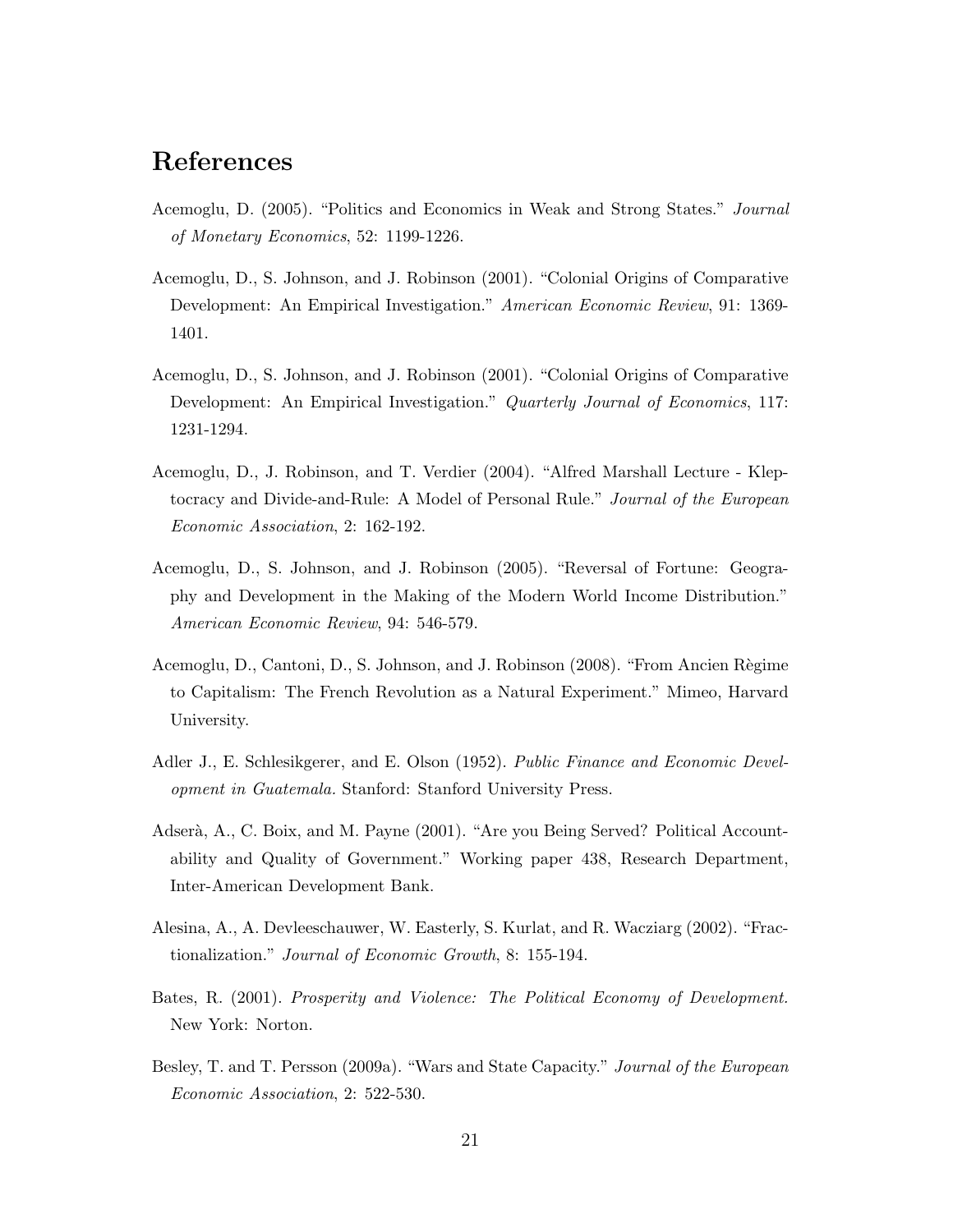- <span id="page-21-3"></span>Besley, T. and T. Persson (2009b). "The Origins of State Capacity: Property Rights, Taxation, and Politics." Forthcoming, American Economic Review.
- <span id="page-21-4"></span>Brennan, G. and J. Buchanan (1980). The Power to Tax: Analytical Foundations of Fiscal Constitution. New York: Cambridge University Press.
- <span id="page-21-6"></span>Brewer, J. (1989). The Sinews of Power: War, Money, and the English State, 1688- 1783. London: Unwin Hyman.
- <span id="page-21-10"></span>Central Intelligence Agency (2009). The CIA World Factbook.
- <span id="page-21-11"></span>Clodfelter, M. (2002). Warfare and Armed Conflicts: A Statistical Reference, 1500- 2000. Jefferson: McFarland.
- <span id="page-21-5"></span>De Long, J.B. and A. Shleifer (1993). "Princes and Merchants: European City Growth Before the Industrial Revolution." Journal of Law and Economics, 36: 671-702.
- <span id="page-21-8"></span>Dincecco, M. (2009). "Fiscal Centralization, Limited Government, and Public Revenues in Europe, 1650-1913." Journal of Economic History, 69: 48-103.
- Djankov, S., R. La Porta, F. Lòpez-de-Silanes, and A. Shleifer (1999). "Courts: The Lex Mundi Project." Quarterly Journal of Economics, 118: 453-517.
- <span id="page-21-0"></span>The Economist Staff (2006). "Impunity Rules; Guatemala." 18 November.
- <span id="page-21-7"></span>Epstein, S.R. (2000). Freedom and Growth: Markets and States in Europe, 1300-1750. London: Routledge.
- Gleditsch, N., P. Wallensteen, M. Eriksson, M. Sollenberg, and H. Strand (2002). "Armed Conflict 1946-2001: A New Dataset." Journal of Peace Research, 39: 615- 637.
- <span id="page-21-2"></span>Hall, R. and C. Jones (1999). "Why Do Some Countries Produce So Much More Output per Worker than Others?" Quarterly Journal of Economics, 114: 83-116.
- <span id="page-21-1"></span>Herbst, J. (2000). States and Power in Africa: Comparative Lessons in Authority and Control. Princeton: Princeton University Press.
- <span id="page-21-9"></span>Heston, A., R. Summers, and B. Aten (2006). "Penn World Tables Version 6.2." Center for International Comparisons of Production, Income and Prices, University of Pennsylvania.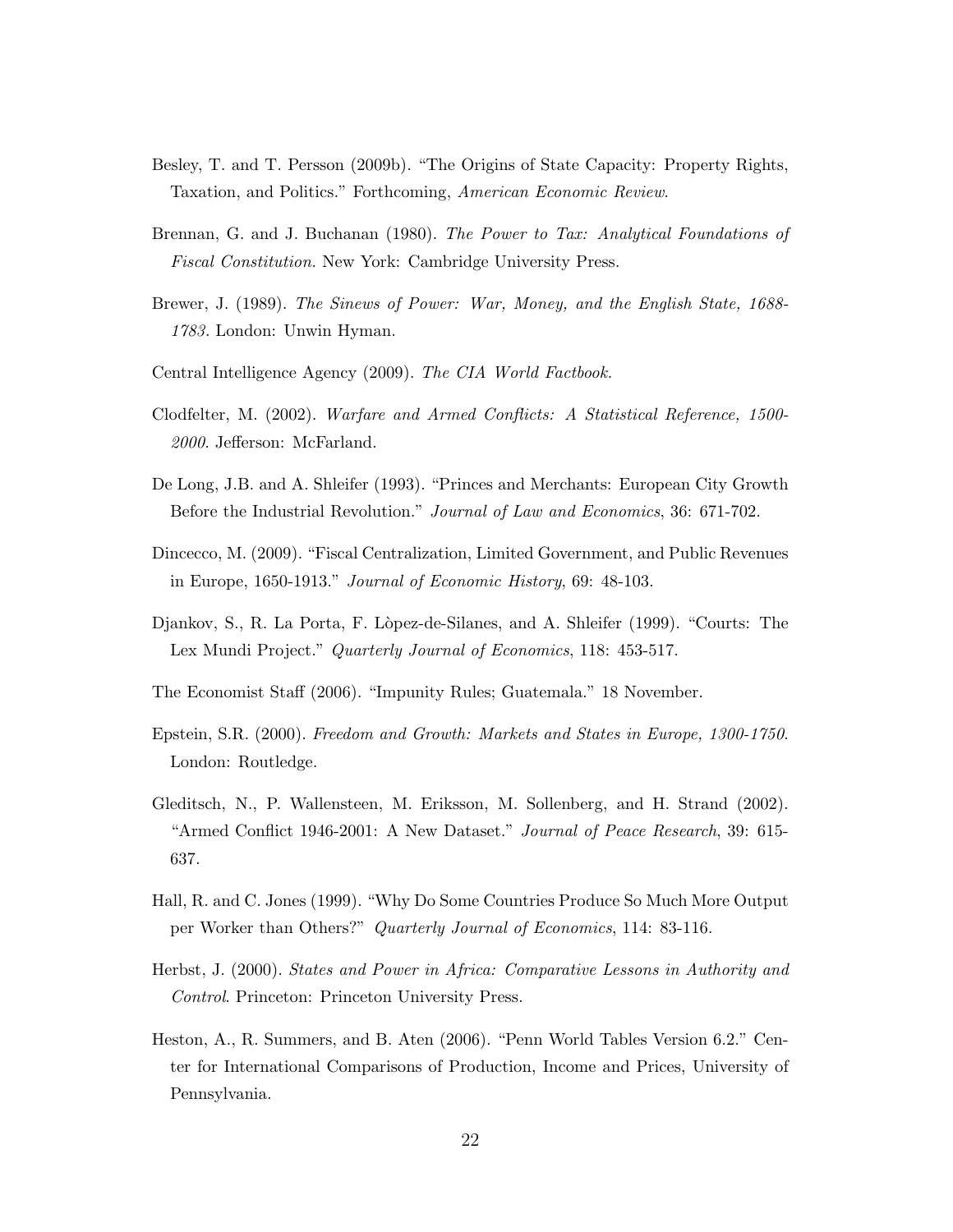- <span id="page-22-9"></span>Hines, J. and L. Summers (2009). "How Globalization Affects Tax Design." Working Paper 14664, National Bureau of Economic Research.
- <span id="page-22-6"></span>Hoffman, P. and J.L. Rosenthal (1997a). "The Political Economy of Warfare and Taxation in Early Modern Europe: Historical Lessons for Economic Development." In J. Drobak and J. Nye, eds., The Frontiers of the New Institutional Economics, St. Louis: Academic Press.
- <span id="page-22-7"></span>Hoffman, P. and J.L. Rosenthal (1997b). "Divided We Fall: The Political Economy of Warfare and Taxation." Mimeo, California Institute of Technology.
- <span id="page-22-0"></span>International Monetary Fund Staff (2005). "Staff Report for the 2005 Article IV Consultation: Guatemala." Country Report No. 05/362.
- International Monetary Fund Staff (2009). "Goverment Financial Statistics."
- <span id="page-22-12"></span>Jaggers, K. and M. Marshall (2000). "Polity IV Project: Political Regime Characteristics and Transitions, 1800-2007." Center for Systematic Peace, George Mason University.
- <span id="page-22-11"></span>Kaufmann, D., A. Kraay, and M. Mastruzzi (2008). "Governance Matters VII: Governance Indicators, 1996-2007." World Bank.
- <span id="page-22-5"></span>Knack, S. and P. Keefer (1995). "Institutions and Economic Performance: Cross-Country Tests Using Alternative Measures." Economics and Politics, 7: 207-227.
- <span id="page-22-10"></span>La Porta, R., F. Lopez-de-Silanes, A. Shleifer, and R. Vishny (1998). "Law and Finance." Journal of Political Economy, 106: 1123-1155.
- <span id="page-22-3"></span>Levi, M. (1988). Of Rule and Revenue. Berkeley: University of California Press.
- <span id="page-22-4"></span>McGuire, M. and M. Olson (1996). "The Economics of Autocracy and Majority Rule: The Invisible Hand and the Use of Force." Journal of Economic Literature, 34: 72-96.
- <span id="page-22-1"></span>Migdal, J. (1988). Strong Societies and Weak States: State-Society Relations and State Capabilities in the Third World. Princeton: Princeton University Press.
- <span id="page-22-2"></span>North, D. (1981). Structure and Change in Economic History. New York: Norton.
- <span id="page-22-8"></span>O'Brien, P. (2005). "Fiscal and Financial Pre-conditions for the Rise of British Naval Hegemony: 1485-1815." Mimeo, London School of Economics.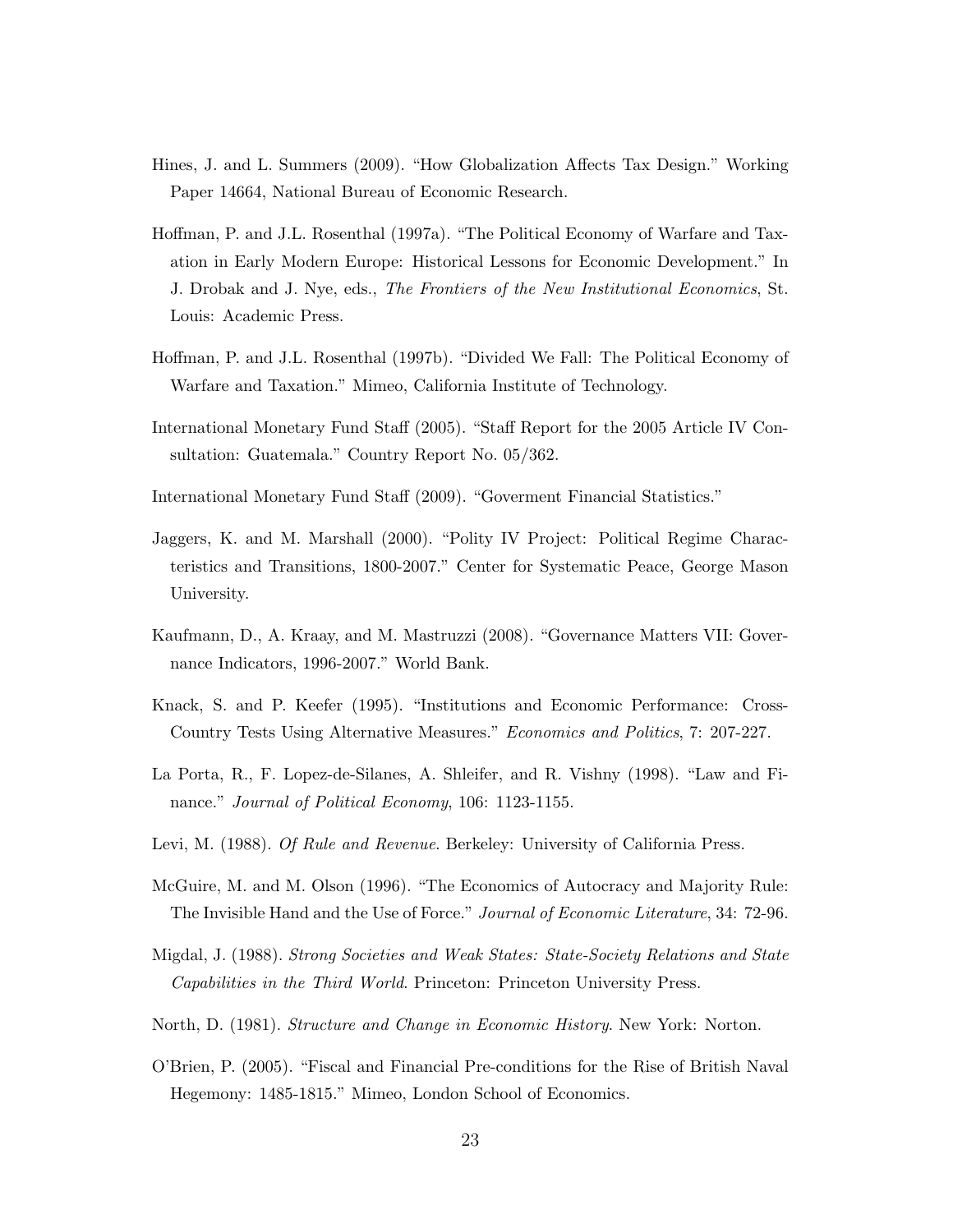<span id="page-23-7"></span>Persson, T. and G. Tabellini (2000). Political Economics. Cambridge, MA: MIT Press.

- <span id="page-23-4"></span>Persson, T. and G. Tabellini (2003). The Economic Effects of Constitutions. Cambridge: MIT Press.
- <span id="page-23-3"></span>Rosenthal, J.L. (1992). The Fruits of Revolution: Property Rights, Legislation, and French Agriculture, 1600-1860. Cambridge: Cambridge University Press.
- <span id="page-23-8"></span>Sarkees, M. (2000). "The Correlates of War Data on War: An Update to 1997." Conflict Management and Peace Science, 18: 123-144.
- <span id="page-23-2"></span>Tilly, C. (1990). Coercion, Capital, and European States, 990-1990. Cambridge: Blackwell.
- <span id="page-23-5"></span>Transparency International Staff (2009). "Corruption Perception Indices, 1995-2001."
- <span id="page-23-1"></span>United Nations Staff (2005). "Eighth United Nations Survey of Crime Trends and Operations of Criminal Justice Systems, 2001-2002." Office on Drugs and Crime, United Nations.
- <span id="page-23-0"></span>Wade, R. (1990). Governing the Market: Economic Theory and the Role of Government in East Asian Industrialization. Princeton: Princeton University Press.
- <span id="page-23-6"></span>World Bank Staff (2009). "World Development Indicators."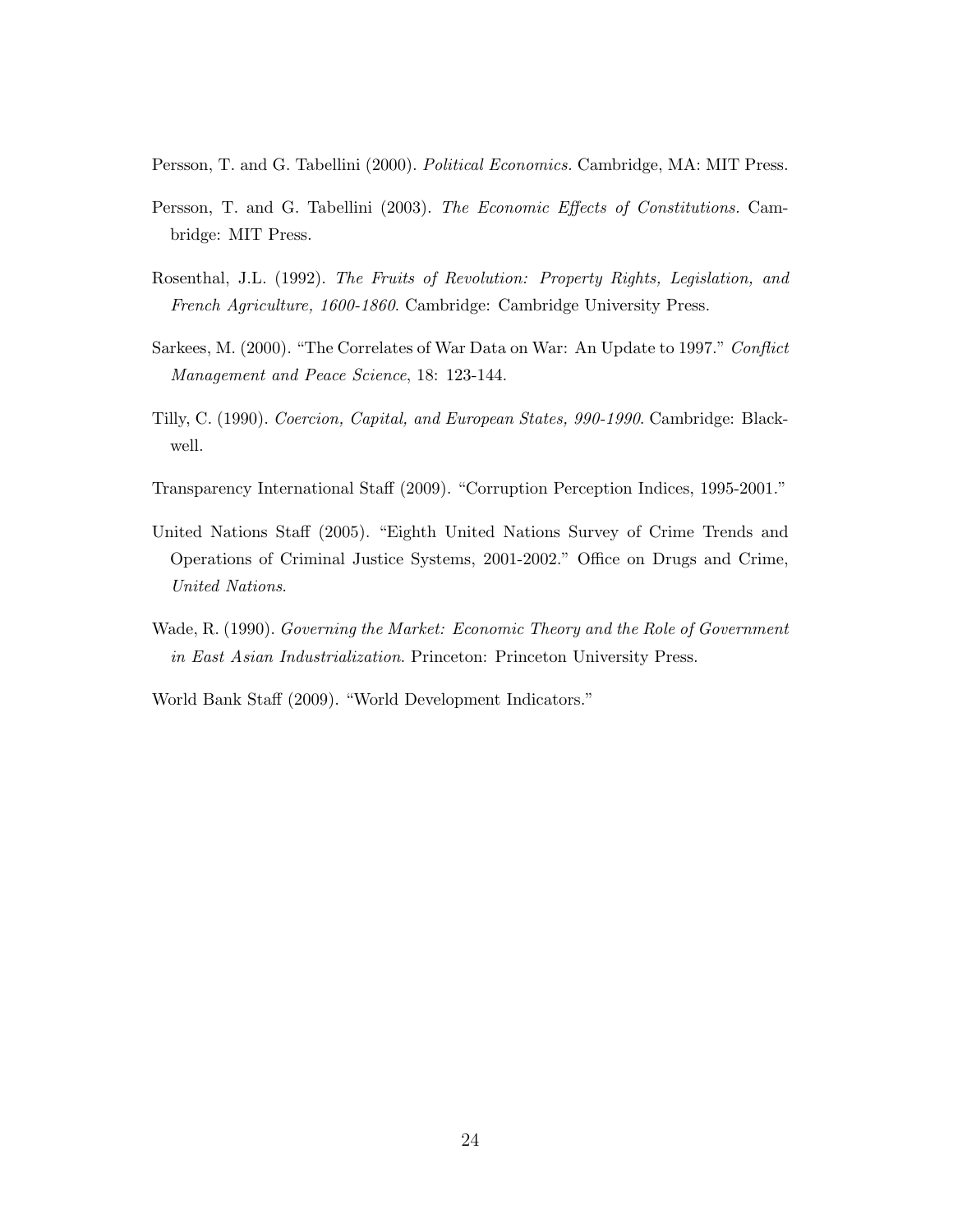|                                  | No of Countries | Mean   | Std Dev | Min              | Max          |
|----------------------------------|-----------------|--------|---------|------------------|--------------|
| GDP per Worker                   | 112             | 17,670 | 15,470  | 366              | 70,115       |
| <b>Total Factor Productivity</b> | 89              | 0.52   | 0.31    | 0.08             | 1.21         |
| Direct Tax Share                 | 112             | 0.45   | 0.18    | 0.12             | 0.94         |
| Income Tax Share                 | 111             | 0.27   | 0.15    | 0.05             | 0.72         |
| Government Size                  | 112             | 22.43  | 9.01    | 5.00             | 56.45        |
| Federal                          | 112             | 0.14   | 0.34    | $\boldsymbol{0}$ | $\mathbf{1}$ |
| Trade Openness                   | 112             | 74.82  | 48.81   | 10.64            | 287.96       |
| Africa                           | 112             | 0.26   | 0.44    | $\overline{0}$   | 1            |
| East and Southeast Asia          | 112             | 0.06   | 0.24    | $\overline{0}$   | 1            |
| Latin America                    | 112             | 0.19   | 0.39    | $\overline{0}$   | 1            |
| OECD                             | 112             | 0.18   | 0.38    | $\boldsymbol{0}$ | $\mathbf{1}$ |
| English Legal Origins            | 112             | 0.23   | 0.42    | $\overline{0}$   | $\mathbf{1}$ |
| German Legal Origins             | 112             | 0.04   | 0.21    | $\overline{0}$   | $\mathbf{1}$ |
| Scandinavian Legal Origins       | 112             | 0.04   | 0.19    | $\overline{0}$   | $\mathbf{1}$ |
| Socialist Legal Origins          | 112             | 0.20   | 0.40    | $\overline{0}$   | $\mathbf{1}$ |
| French Legal Origins             | 112             | 0.49   | 0.50    | $\overline{0}$   | 1            |
| Fractionalization                | 102             | 0.32   | 0.29    | $\overline{0}$   | $\mathbf{1}$ |
| Corruption Perceptions Index     | 101             | 4.32   | 2.20    | 1.65             | 9.64         |
| Government Effectiveness         | 46              | 0.87   | 0.97    | $-0.85$          | 2.19         |

Table 1: Summary Statistics, 1975-2004

Sources: See data appendix.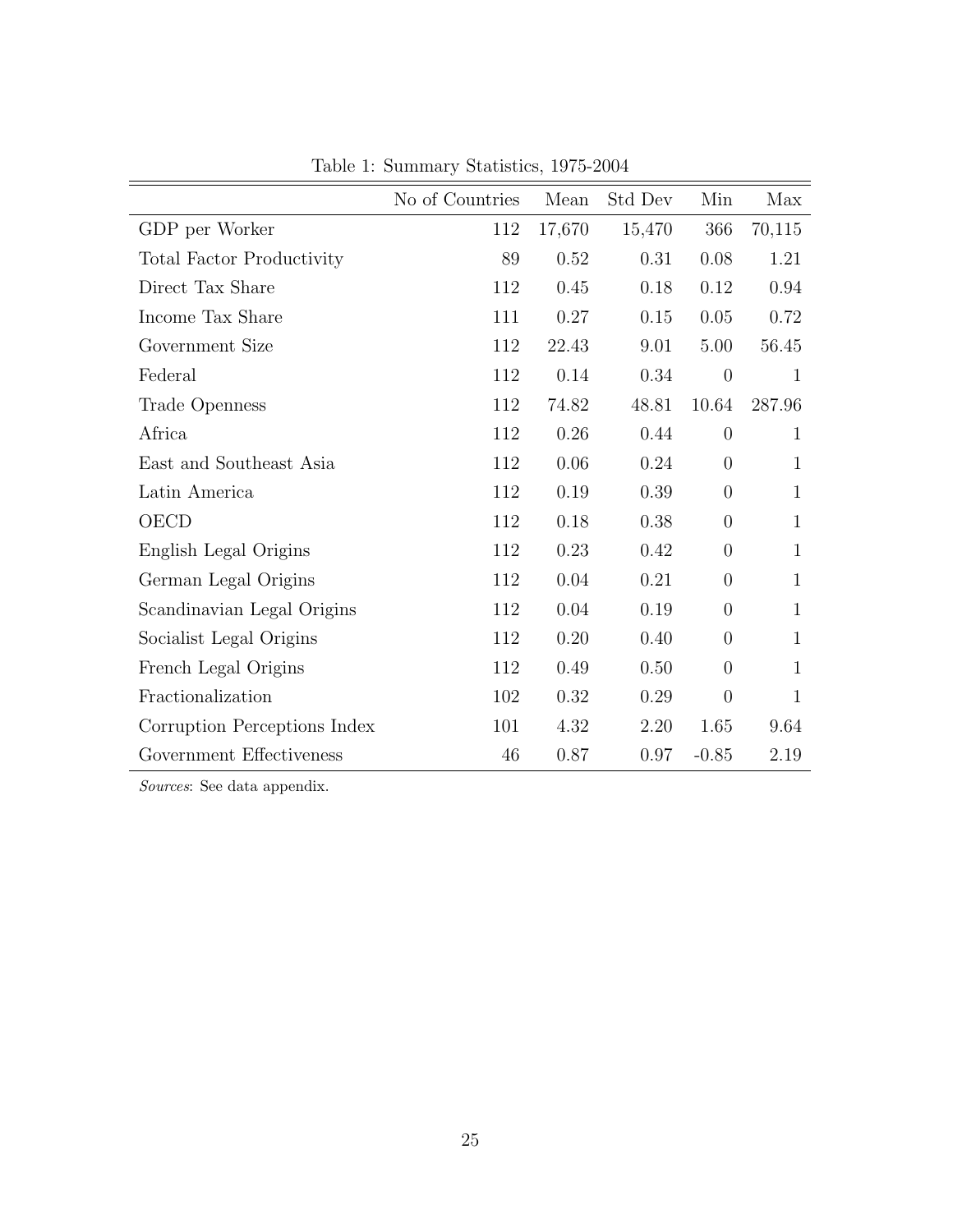|                    | (1)            | (2)            | (3)                   | (4)                   | (5)        |
|--------------------|----------------|----------------|-----------------------|-----------------------|------------|
|                    | $\log Y/L$     |                | $\log Y/L$ $\log Y/L$ | $\log Y/L$ $\log Y/L$ |            |
| Direct Tax Share   | $3.665***$     | $2.084***$     | $2.246***$            | $2.425***$            | $2.066***$ |
|                    | (8.88)         | (4.05)         | (3.83)                | (3.66)                | (3.57)     |
| Income Tax Share   |                |                |                       |                       |            |
|                    |                |                |                       |                       |            |
| Govt Size          | $-0.020***$    | $-0.019**$     | $-0.018*$             | $-0.017*$             | $-0.012$   |
|                    | (2.49)         | (1.99)         | (1.80)                | (1.75)                | (0.39)     |
| Federal            | $0.328***$     | 0.155          | 0.200                 | 0.251                 | 0.135      |
|                    | (2.41)         | (1.27)         | (1.34)                | (1.48)                | (0.80)     |
| Trade Openness     | $0.005***$     | $0.005***$     | $0.002***$            | $0.005***$            | $0.004**$  |
|                    | (3.37)         | (3.24)         | (3.17)                | (3.08)                | (2.29)     |
| Fractionalization  |                |                |                       | $-0.168$              | $-0.065$   |
|                    |                |                |                       | (0.55)                | (0.22)     |
| Corruption         |                |                |                       |                       | 0.238      |
|                    |                |                |                       |                       | (4.58)     |
| Govt Effectiveness |                |                |                       |                       |            |
|                    |                |                |                       |                       |            |
| Continents         | No             | Yes            | Yes                   | Yes                   | Yes        |
| Legal Origins      | N <sub>o</sub> | N <sub>o</sub> | Yes                   | Yes                   | Yes        |
| Sample             | 1975-2004      | 1975-2004      | 1975-2004             | 1975-2004             | 1975-2004  |
| Observations       | 112            | 112            | 112                   | 102                   | 91         |
| Adjusted $R^2$     | 0.468          | 0.614          | 0.607                 | 0.653                 | 0.721      |

Table 2: Capacity and Performance: Cross-Sectional Results

\*significant at 10%; \*\*significant at 5%; \*\*\*significant at 1%.

 $Notes:~Robust~standard~errors;~t-statistics~in~parents.$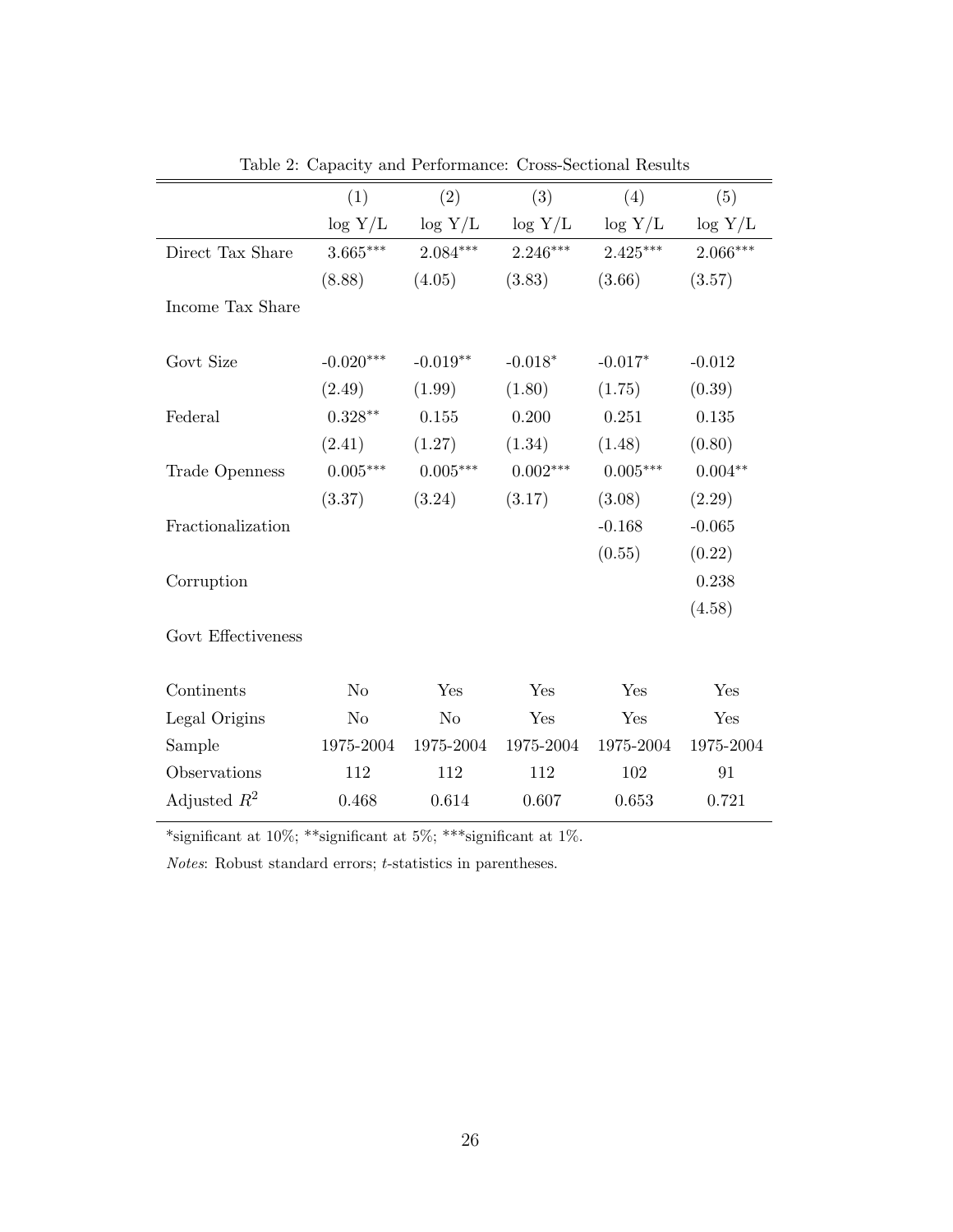|                    | (6)       | (7)        | (8)        | (9)        |
|--------------------|-----------|------------|------------|------------|
|                    | log Y/L   | $\log Y/L$ | log Y/L    | <b>TFP</b> |
| Direct Tax Share   | $1.046*$  | $3.085***$ |            | $0.455***$ |
|                    | (1.91)    | (4.92)     |            | (2.97)     |
| Income Tax Share   |           |            | $1.241**$  |            |
|                    |           |            | (2.26)     |            |
| Govt Size          | $-0.001$  | $-0.009$   | $-0.021**$ | $-0.004$   |
|                    | (0.11)    | (0.70)     | (2.07)     | (1.14)     |
| Federal            | 0.101     | 0.013      | $0.294*$   | $0.098*$   |
|                    | (0.58)    | (0.08)     | (1.81)     | (1.89)     |
| Trade Openness     | 0.001     | $0.006***$ | $0.007***$ | 0.001      |
|                    | (0.61)    | (3.54)     | (3.16)     | (0.79)     |
| Fractionalization  | $-0.504$  |            |            |            |
|                    | (1.39)    |            |            |            |
| Corruption         | 0.052     |            |            |            |
|                    | (0.58)    |            |            |            |
| Govt Effectiveness | 0.296     |            |            |            |
|                    | (1.29)    |            |            |            |
| Continents         | Yes       | Yes        | Yes        | Yes        |
| Legal Origins      | Yes       | Yes        | Yes        | Yes        |
| Sample             | 1975-2004 | 1990-2000  | 1975-2004  | 1975-2004  |
| Observations       | 46        | 96         | 111        | 89         |
| Adjusted $R^2$     | 0.764     | 0.577      | 0.543      | 0.660      |

Table 2 Continued: Cross-Sectional Results

\*significant at 10%; \*\*significant at 5%; \*\*\*significant at 1%.

 $Notes:~Robust~standard~errors;~t-statistics~in~parents.$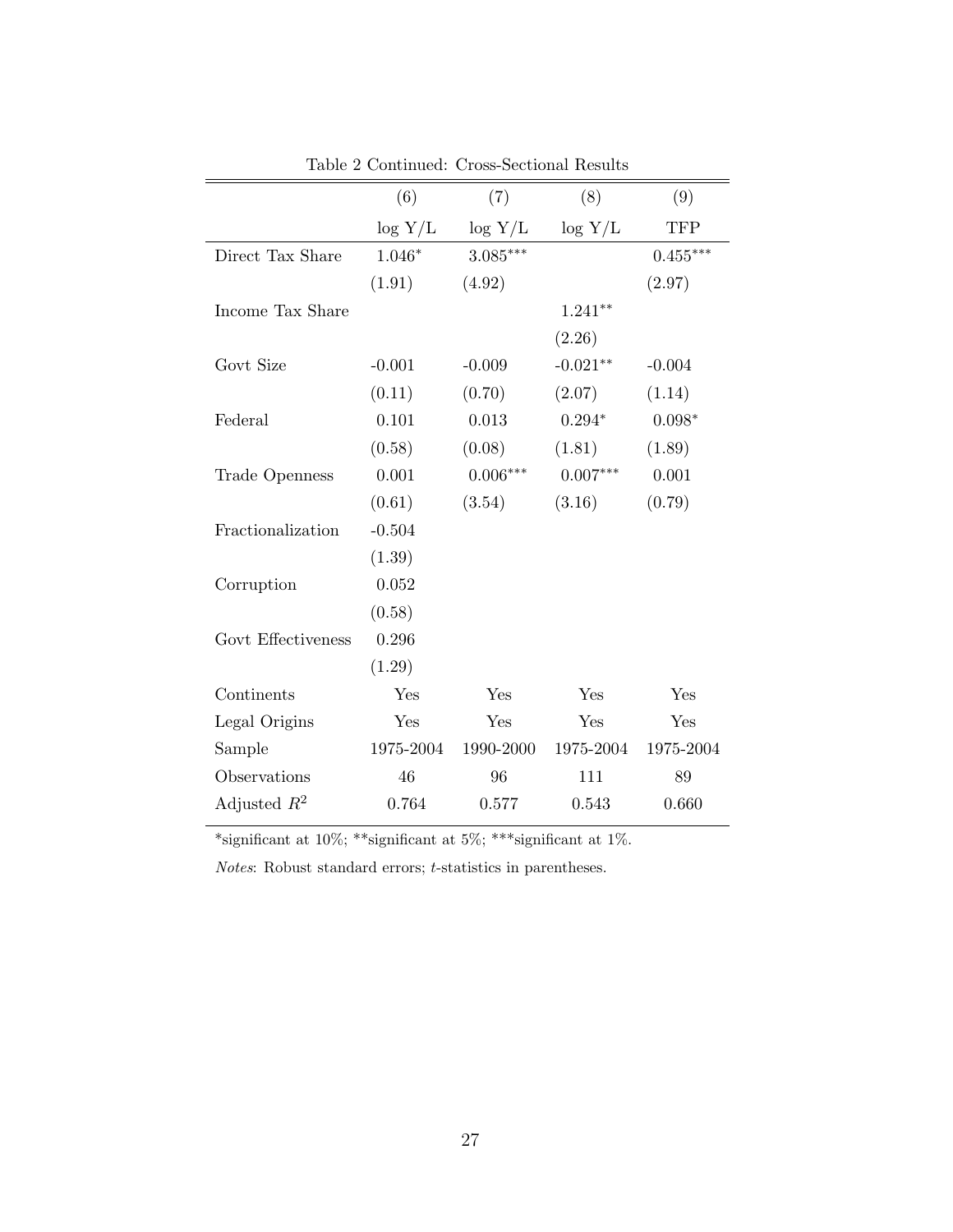|                  | (1)        | (2)        | (3)        | (4)        |
|------------------|------------|------------|------------|------------|
|                  | $\log Y/L$ | $\log Y/L$ | $\log Y/L$ | $\log Y/L$ |
| Lagged $log Y/L$ |            | $0.580***$ |            | $0.615***$ |
|                  |            | (7.25)     |            | (7.43)     |
| Direct Tax Share | $0.866***$ | $0.465***$ |            |            |
|                  | (4.34)     | (2.97)     |            |            |
| Income Tax Share |            |            | $0.803***$ | 0.192      |
|                  |            |            | (4.20)     | (0.85)     |
| Government Size  | 0.002      | $-0.001$   | $-0.001$   | $-0.002$   |
|                  | (0.47)     | (0.30)     | (0.18)     | (1.08)     |
| Trade Openness   | 0.001      | 0.001      | 0.001      | 0.001      |
|                  | (1.52)     | (1.28)     | (1.61)     | (1.24)     |
| No of Countries  | 111        | 108        | 110        | 107        |
| Observations     | 454        | 369        | 452        | 368        |
| Within $R^2$     | 0.289      | 0.625      | 0.276      | 0.595      |
|                  |            |            |            |            |

Table 3: Capacity and Performance: Panel Results

\*significant at 10%; \*\*\*significant at 5%; \*\*\*significant at 1%.

 $Notes:$  Robust standard errors;  $t\text{-statistics}$  in parentheses.

All regressions include fixed effects by country and time.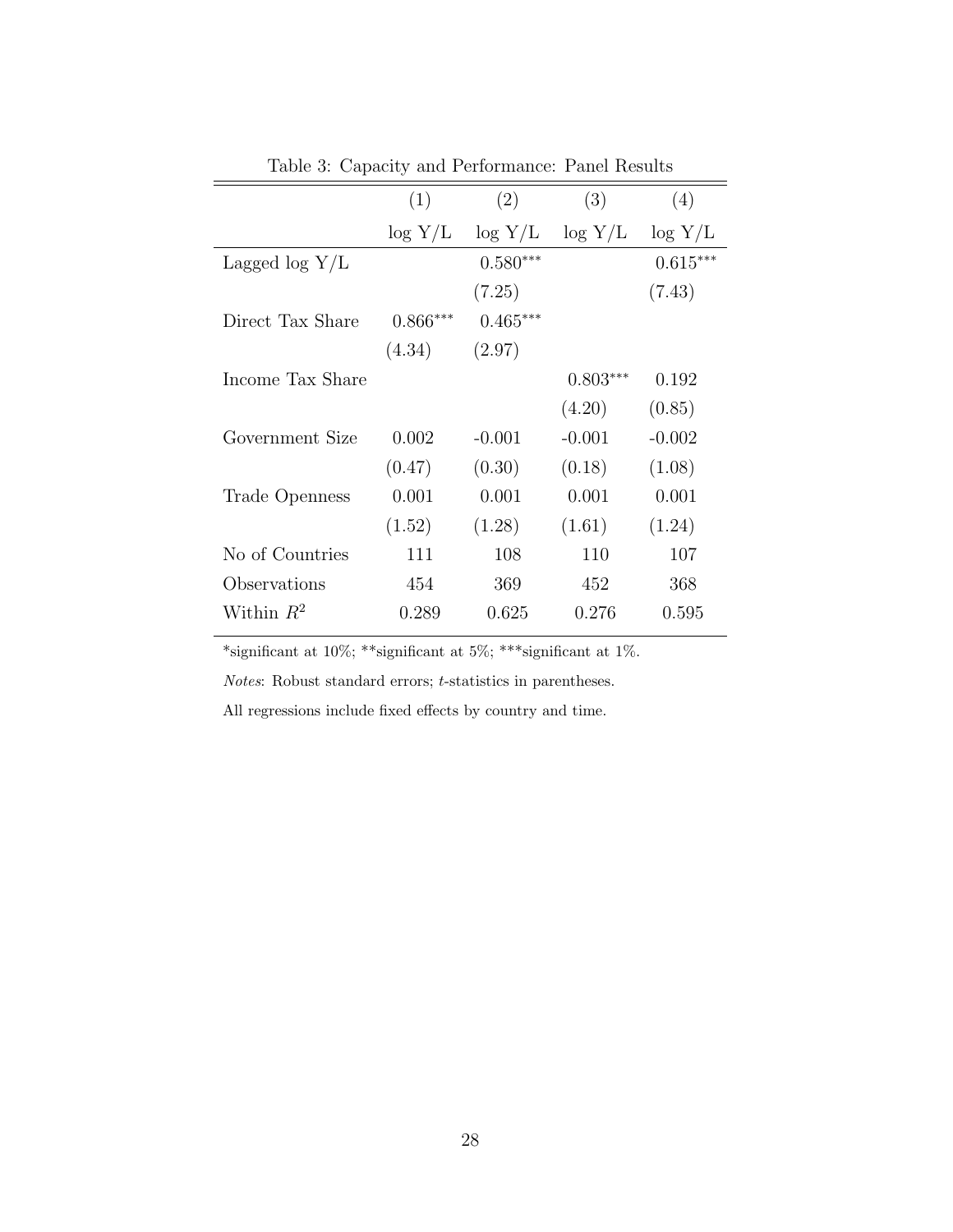|                                              | Mean    | Std Dev | Min            | Max       |
|----------------------------------------------|---------|---------|----------------|-----------|
| COW Ext Conflict to 1975 (Dummy)             | 0.07    | 0.10    | $\overline{0}$ | 0.61      |
| COW Ext Conflict to 1975 (Battle Deaths)     | 251,924 | 678,914 | $\theta$       | 5,343,613 |
| COW Ext Conflict to 1938 (Battle Deaths)     | 99,280  | 343,878 | $\theta$       | 2,115,022 |
| COW Ext Conflict to 1913 (Battle Deaths)     | 19,431  | 64,363  | $\Omega$       | 356,400   |
| Clodfelter Ext Conflict to 1913 (Casualties) | 37,762  | 127,590 | $\Omega$       | 948,464   |
| COW Int Conflict to 1975 (Dummy)             | 0.05    | 0.10    | $\theta$       | 0.67      |
| COW Int Conflict to 1975 (Battle Deaths)     | 30,649  | 111,904 | $\Omega$       | 734,900   |
| COW Int Conflict to 1938 (Battle Deaths)     | 13,535  | 66,382  | $\Omega$       | 583,900   |
| COW Int Conflict to 1913 (Battle Deaths)     | 12,562  | 64,592  | $\theta$       | 564,900   |
| Polity IV Democracy to 1975                  | $-1.92$ | 5.56    | $-10$          | 10        |

Table 4: Summary Statistics for Instrumental Variables

Sources: See data appendix.

Notes: There are data for 112 countries.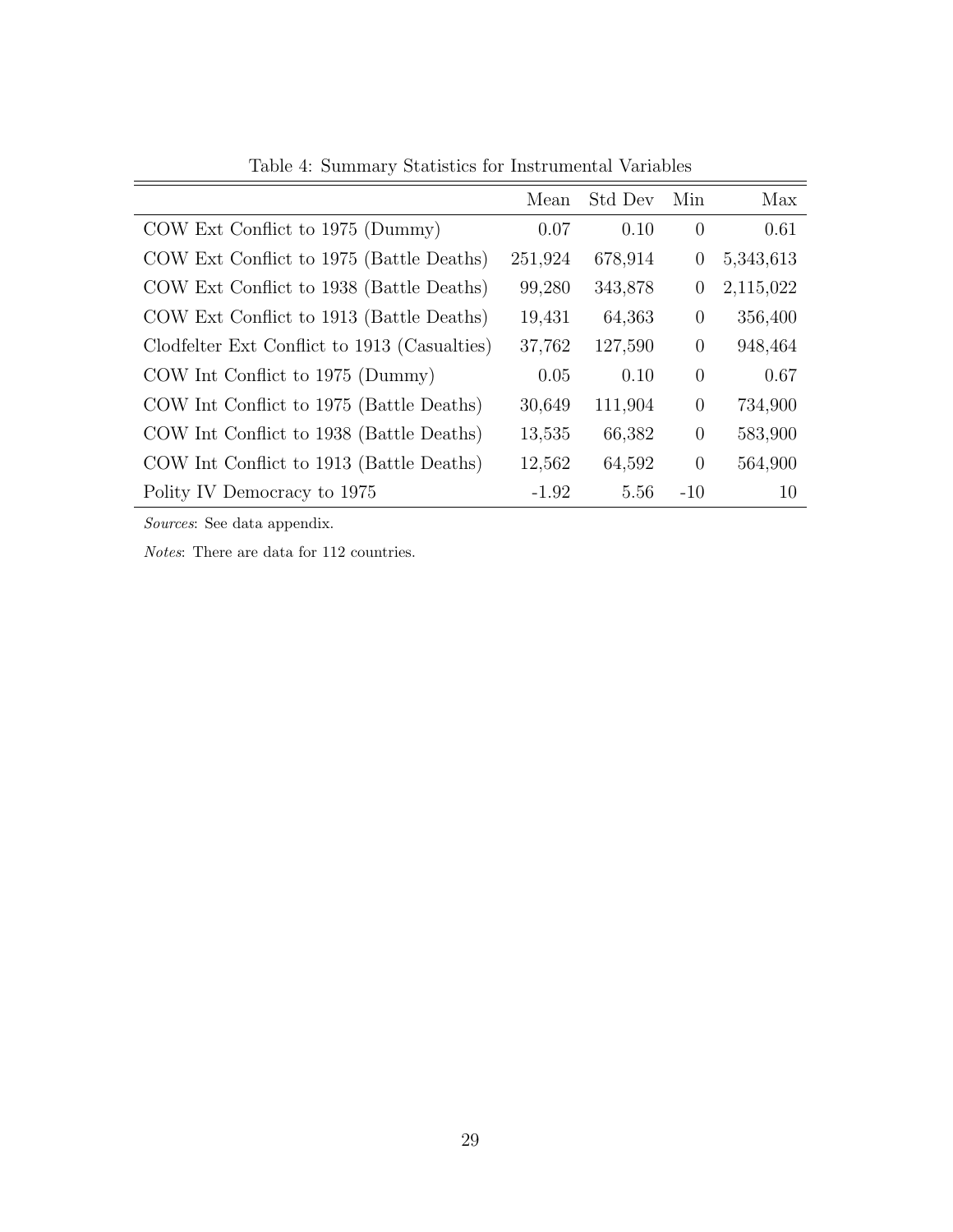|                                          | (1)            | (2)            | (3)            | (4)            |
|------------------------------------------|----------------|----------------|----------------|----------------|
|                                          | $\log Y/L$     | $\log Y/L$     | $\log Y/L$     | $\log Y/L$     |
| Share of Direct Taxes                    | $6.700***$     | $4.922***$     | $4.915***$     | $5.247***$     |
|                                          | (6.82)         | (6.63)         | (5.80)         | (4.30)         |
| Government Size                          | $-0.009$       | $-0.015*$      | $-0.015*$      | $-0.014$       |
|                                          | (0.95)         | (1.88)         | (1.80)         | (1.50)         |
| Federal                                  | $-0.098$       | 0.152          | 0.153          | 0.106          |
|                                          | (0.36)         | (0.79)         | (0.46)         | (0.46)         |
| Trade Openness                           | $0.003**$      | $0.004***$     | $0.004***$     | $0.004***$     |
|                                          | (2.01)         | (2.94)         | (2.95)         | (2.77)         |
|                                          |                |                |                |                |
| Instruments used:                        |                |                |                |                |
| COW Ext Conflict to 1975 (Dummy)         | Yes            | N <sub>o</sub> | N <sub>o</sub> | N <sub>o</sub> |
| COW Int Conflict to 1975 (Dummy)         | Yes            | N <sub>o</sub> | N <sub>o</sub> | N <sub>o</sub> |
| COW Ext Conflict to 1975 (Battle Deaths) | N <sub>o</sub> | Yes            | N <sub>o</sub> | N <sub>o</sub> |
| COW Int Conflict to 1975 (Battle Deaths) | N <sub>o</sub> | Yes            | N <sub>o</sub> | N <sub>o</sub> |
| COW Ext Conflict to 1938 (Battle Deaths) | N <sub>o</sub> | N <sub>o</sub> | Yes            | N <sub>o</sub> |
| COW Int Conflict to 1938 (Battle Deaths) | N <sub>o</sub> | N <sub>o</sub> | Yes            | No             |
| COW Ext Conflict to 1913 (Battle Deaths) | N <sub>o</sub> | N <sub>o</sub> | N <sub>o</sub> | Yes            |
| COW Int Conflict to 1913 (Battle Deaths) | No             | No             | No             | Yes            |
|                                          |                |                |                |                |
| Hansen's J $\chi^2$ overidentifying test | $4.405**$      | 0.034          | 1.499          | 2.433          |
| $F$ -test of excluded instruments        | $13.42***$     | $4.86***$      | $3.35***$      | $2.44*$        |
|                                          |                |                |                |                |
| No of observations                       | 112            | 112            | 112            | 112            |
| Centered $R^2$                           | 0.262          | 0.448          | 0.449          | 0.426          |

Table 5: Capacity and Performance: 2SLS Results

\*significant at 10%; \*\*\*significant at 5%; \*\*\*significant at 1%.

 $\it Notes:$  Robust standard errors;  $t\text{-statistics}$  in parentheses.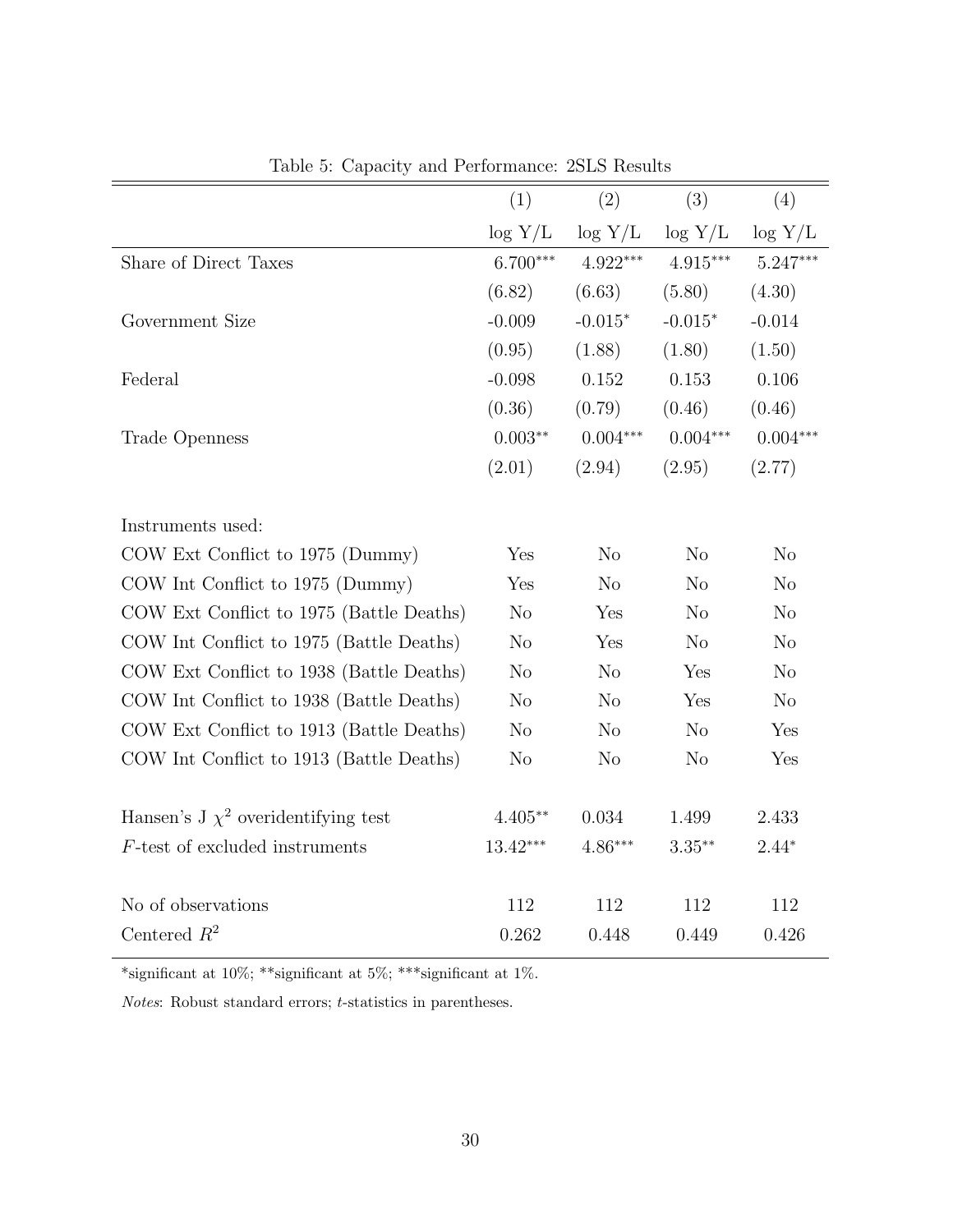|                                              | (5)               | (6)            | (7)            | (8)                    |
|----------------------------------------------|-------------------|----------------|----------------|------------------------|
|                                              | $\log Y/L$        | $\log Y/L$     | $\log Y/L$     | $\log Y/L$             |
| Share of Direct Taxes                        | $5.301***$        | $4.619***$     | 7.494***       | $6.553^{\ast\ast\ast}$ |
|                                              | (6.82)            | (4.62)         | (5.37)         | (6.19)                 |
| Government Size                              | $-0.014$          | $-0.016*$      | $-0.007$       | $-0.010$               |
|                                              | (1.52)            | (1.89)         | (0.55)         | (0.98)                 |
| Federal                                      | 0.098             | 0.194          | $-0.209$       | $-0.077$               |
|                                              | (0.40)            | (0.98)         | (0.61)         | (0.28)                 |
| Trade Openness                               | $0.004***$        | $0.004***$     | $0.003\,$      | $0.004^{\ast\ast}$     |
|                                              | (2.72)            | (3.08)         | (1.64)         | (2.04)                 |
| Instruments used:                            |                   |                |                |                        |
| Clodfelter Ext Conflict to 1913 (Casualties) | Yes               | Yes            | Yes            | N <sub>o</sub>         |
| COW Int Conflict to 1913 (Battle Deaths)     | N <sub>o</sub>    | Yes            | N <sub>o</sub> | N <sub>o</sub>         |
| Polity IV Democracy to 1975                  | N <sub>o</sub>    | $\rm No$       | Yes            | Yes                    |
| COW Ext Conflict to 1975 (Battle Deaths)     | No                | $\rm No$       | N <sub>o</sub> | Yes                    |
| COW Int Conflict to 1975 (Battle Deaths)     | N <sub>o</sub>    | N <sub>o</sub> | N <sub>o</sub> | Yes                    |
| Hansen's J $\chi^2$ overidentifying test     |                   | 1.381          | 2.474          | 3.889                  |
| $F$ -test of excluded instruments            | $5.05^{\ast\ast}$ | $3.59**$       | $7.32***$      | $6.01***$              |
|                                              |                   |                |                |                        |
| No of observations                           | 112               | 112            | 112            | 112                    |
| Centered $R^2$                               | 0.421             | 0.465          | 0.129          | 0.283                  |

Table 5 Continued: 2SLS Results

\*significant at 10%; \*\*significant at 5%; \*\*\*significant at 1%.

 $Notes:~Robust~standard~errors;~t\mbox{-statistics}~in~parents.$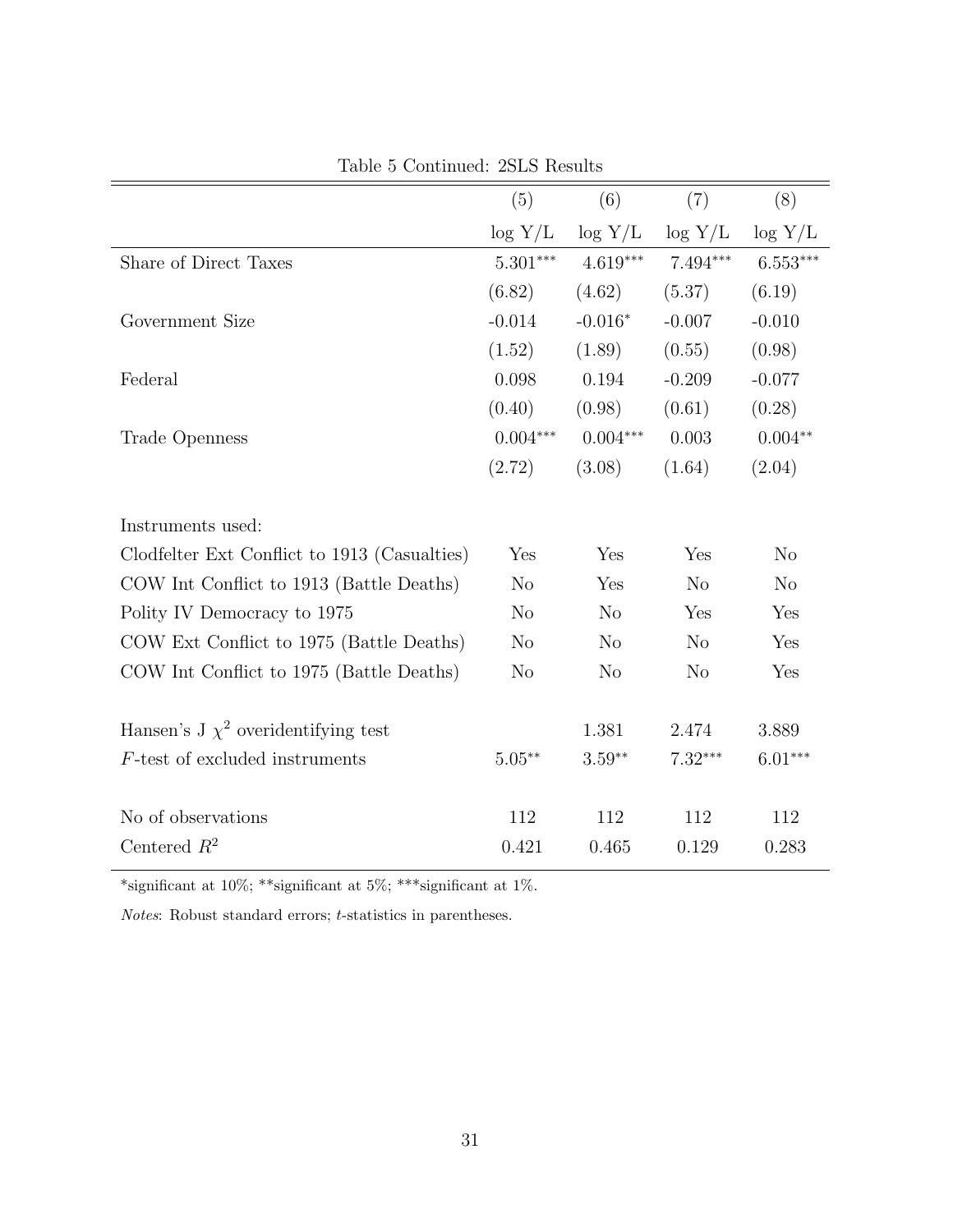

<span id="page-31-0"></span>Figure 1: Fiscal Capacity and Worker Productivity: Cross-sectional Averages, 1975-2004

Sources: IMF Government Financial Statistics (tax data); Penn World Tables (GDP per worker data).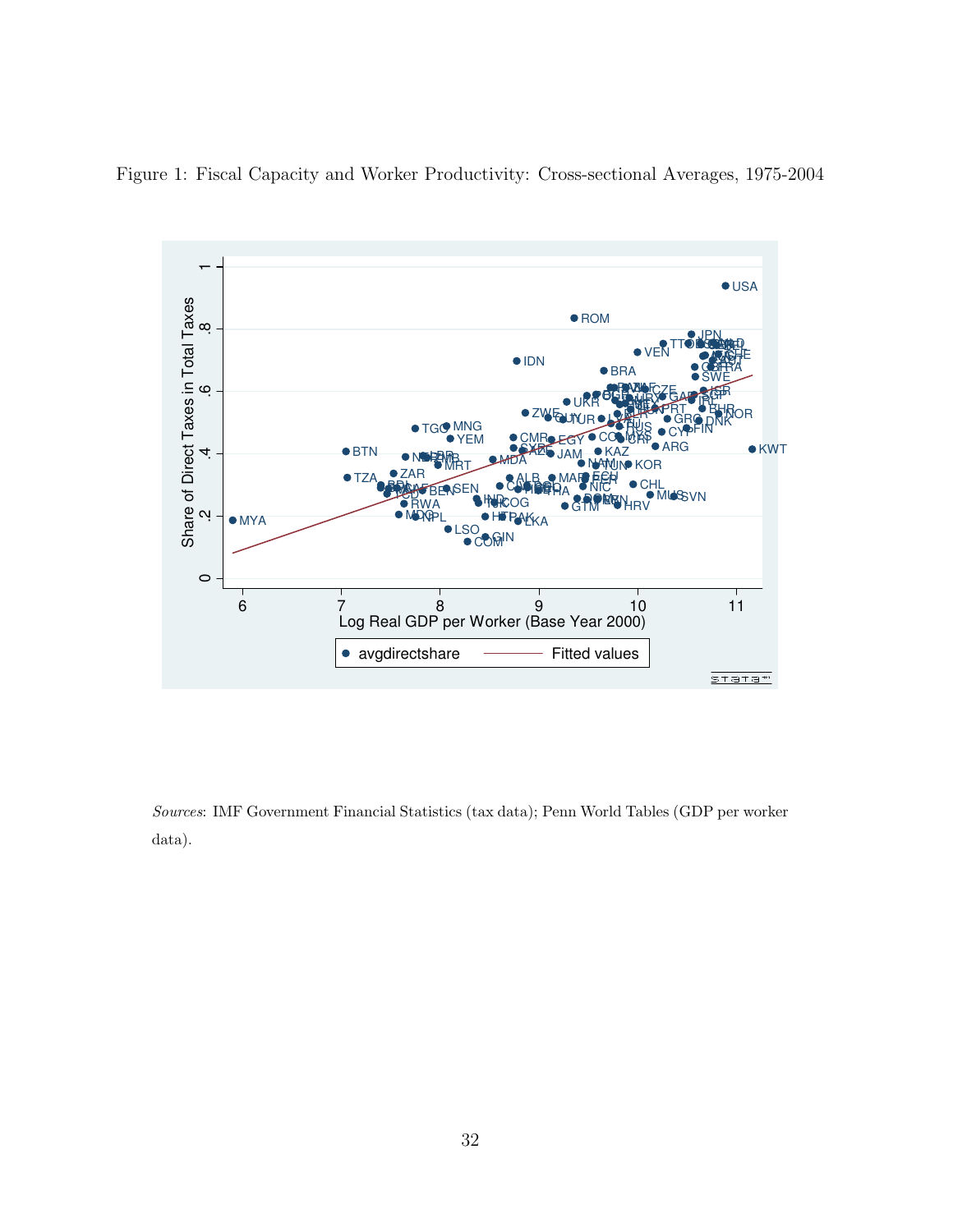<span id="page-32-0"></span>Figure 2: Share of Revenues from Direct Taxes for Richest and Poorest Sample Countries: Five-Year Averages, 1975-2004



Source: IMF Government Financial Statistics.